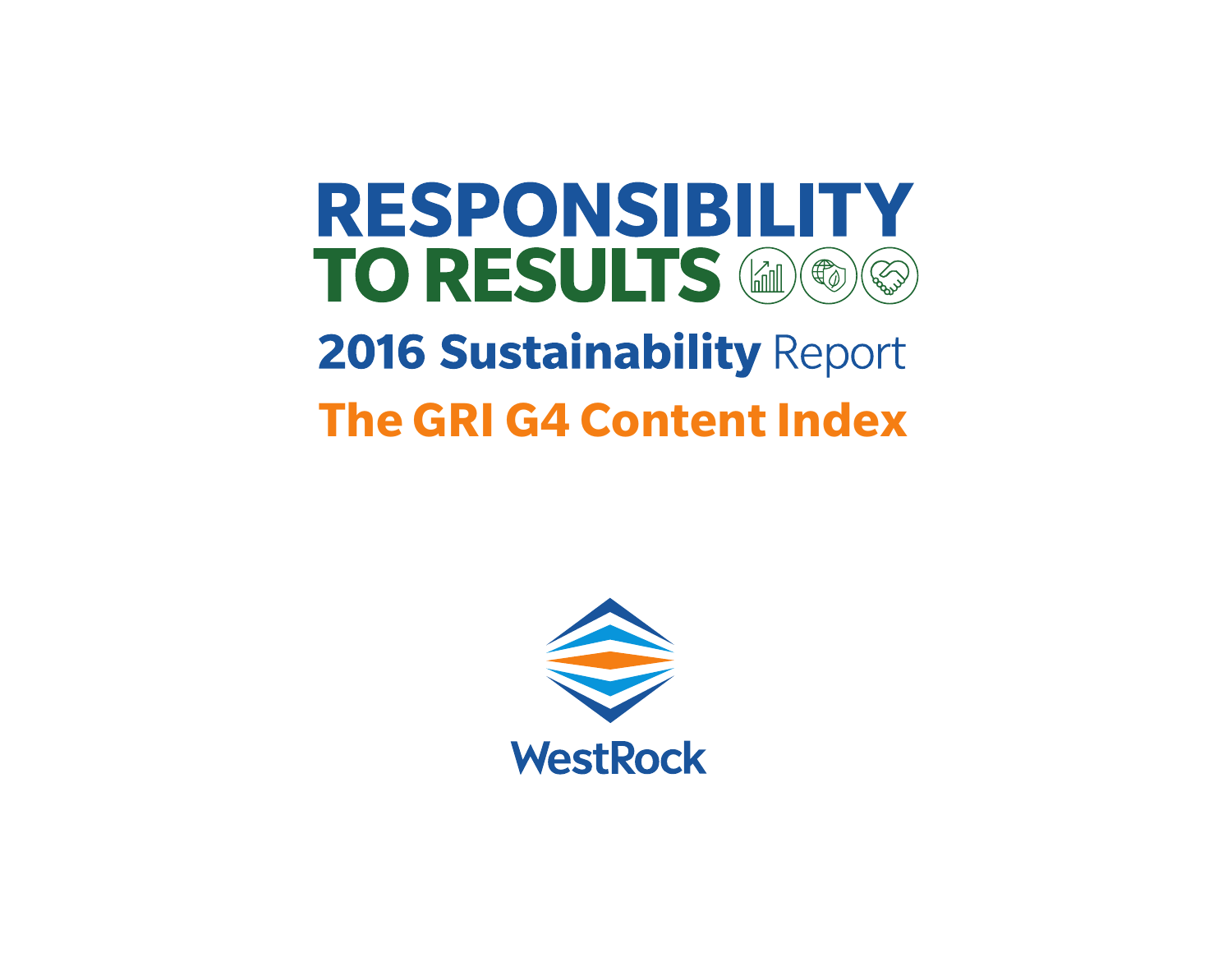|         | <b>General Standard Disclosures</b>                                                                                                                                                                     | <b>Page Number or Link</b>                                                                                                                                                                                                                                                                                                                                                                                                                                                                                                                                                                                                                                                                                                                                                                                                                       | <b>Externally</b><br><b>Assured</b> |
|---------|---------------------------------------------------------------------------------------------------------------------------------------------------------------------------------------------------------|--------------------------------------------------------------------------------------------------------------------------------------------------------------------------------------------------------------------------------------------------------------------------------------------------------------------------------------------------------------------------------------------------------------------------------------------------------------------------------------------------------------------------------------------------------------------------------------------------------------------------------------------------------------------------------------------------------------------------------------------------------------------------------------------------------------------------------------------------|-------------------------------------|
|         | <b>Strategy and Analysis</b>                                                                                                                                                                            |                                                                                                                                                                                                                                                                                                                                                                                                                                                                                                                                                                                                                                                                                                                                                                                                                                                  |                                     |
| $G4-1$  | <b>CEO Statement</b>                                                                                                                                                                                    | 2016 Sustainability Report, From Our CEO, p. 3                                                                                                                                                                                                                                                                                                                                                                                                                                                                                                                                                                                                                                                                                                                                                                                                   |                                     |
|         | <b>Organizational Profile</b>                                                                                                                                                                           |                                                                                                                                                                                                                                                                                                                                                                                                                                                                                                                                                                                                                                                                                                                                                                                                                                                  |                                     |
| $G4-3$  | Name of the organization.                                                                                                                                                                               | <b>WestRock Company</b>                                                                                                                                                                                                                                                                                                                                                                                                                                                                                                                                                                                                                                                                                                                                                                                                                          | Yes                                 |
| $G4-4$  | Primary brands, products, and/or services.                                                                                                                                                              | www.westrock.com/en/products                                                                                                                                                                                                                                                                                                                                                                                                                                                                                                                                                                                                                                                                                                                                                                                                                     | Yes                                 |
| $G4-5$  | Location of organization's headquarters.                                                                                                                                                                | Our principal executive offices are located at 501 South 5th Street, Richmond, VA, and our principal operating offices are located<br>at 504 Thrasher Street, Norcross, GA.                                                                                                                                                                                                                                                                                                                                                                                                                                                                                                                                                                                                                                                                      |                                     |
| $G4-6$  | Number of countries where the organization<br>operates, and names of countries with either<br>major operations or that are specifically relevant<br>to the sustainability issues covered in the report. | WestRock operates in 30+ countries around the world, including the U.S., Canada, Mexico, Argentina, Brazil, Europe, India, Japan,<br>China and Australia. See www.westrock.com/company.                                                                                                                                                                                                                                                                                                                                                                                                                                                                                                                                                                                                                                                          |                                     |
| $G4-7$  | Nature of ownership and legal form.                                                                                                                                                                     | 2016 10-K, p. 1                                                                                                                                                                                                                                                                                                                                                                                                                                                                                                                                                                                                                                                                                                                                                                                                                                  | Yes                                 |
| $G4-8$  | Markets served (including geographic<br>breakdown, sectors served, and types<br>of customers/beneficiaries).                                                                                            | www.westrock.com/en/markets                                                                                                                                                                                                                                                                                                                                                                                                                                                                                                                                                                                                                                                                                                                                                                                                                      | Yes                                 |
| $G4-9$  | Scale of the reporting organization.                                                                                                                                                                    | 2016 10-K, p. 6                                                                                                                                                                                                                                                                                                                                                                                                                                                                                                                                                                                                                                                                                                                                                                                                                                  | Yes                                 |
| $G4-10$ | Employees                                                                                                                                                                                               | 2016 10-K, p. 12                                                                                                                                                                                                                                                                                                                                                                                                                                                                                                                                                                                                                                                                                                                                                                                                                                 | Yes                                 |
| $G4-11$ | Percentage of total employees covered<br>by collective bargaining agreements                                                                                                                            | 2016 10-K, p. 12                                                                                                                                                                                                                                                                                                                                                                                                                                                                                                                                                                                                                                                                                                                                                                                                                                 | Yes                                 |
| $G4-12$ | Describe the organization's supply chain                                                                                                                                                                | Having a stable and sound supply base is vital to WestRock's success, and we work with suppliers across the world, including<br>North America, South America, Europe and Asia, to purchase the fiber, chemicals, energy and equipment we need to operate our<br>business efficiently and effectively. The sustainability of our supply chain is important, and WestRock requires all of its' suppliers<br>to comply with the applicable laws, legal requirements and regulations of the countries where they do business. The company also<br>has established a comprehensive set of standards for suppliers called the WestRock Principles of Conduct. The Principles apply<br>globally and are the foundation of our supplier approval process. To learn more about WestRock's supply chain, visit www.westrock.<br>com/en/supplier-resources. |                                     |
| $G4-13$ | Significant changes during the reporting period<br>regarding size, structure, or ownership.                                                                                                             | 2016 10-K, p. 6                                                                                                                                                                                                                                                                                                                                                                                                                                                                                                                                                                                                                                                                                                                                                                                                                                  | Yes                                 |
| $G4-14$ | Report whether and how the precautionary<br>approach or principle is addressed by the<br>organization.                                                                                                  | WestRock recognizes that it is neither possible nor desirable to eliminate all risk. Rather, we view appropriate risk taking as essential<br>to our long-term success and seek to understand and oversee critical business risks in the context of our business strategy, the<br>magnitude of the particular risk and the proper allocation of our risk management and mitigation resources. We have a robust<br>internal control environment that facilitates the identification and management of risks and regular communications with our Board<br>of Directors. The Board and its committees receive regular reports from members of senior management on areas of material risk to<br>us, including operational, financial, strategic, competitive, reputational, legal and regulatory risks, and how those risks are managed.             |                                     |
| $G4-15$ | Externally developed economic, environmental,<br>and social charters, principles, or other initiatives                                                                                                  | WestRock participates in a number of voluntary programs aimed at advancing social, environmental<br>and economic initiatives. WestRock has participated in these programs since its creation in July 2015.                                                                                                                                                                                                                                                                                                                                                                                                                                                                                                                                                                                                                                       |                                     |
|         | to which the organization subscribes or endorses.                                                                                                                                                       | American Forest & Paper Association, Better Practices Better Planet 2020—Better Practices Better Planet 2020 is a voluntary<br>initiative by the member companies of the American Forest & Paper Association to implement a broad set of sustainability goals<br>aimed at preserving and growing the economic contributions of the forest products industry and individual member companies<br>to society; fostering the well-being of communities; promoting sustainable manufacturing practices; advancing energy generation<br>and conservation efforts; and promoting fiber procurement measures that protect the environment.                                                                                                                                                                                                               |                                     |
|         |                                                                                                                                                                                                         | SFI®, FSC®, PEFC®, CERFLOR, ATFS forestry certifications—These internationally-recognized programs are designed<br>to ensure that virgin fiber used in manufacturing operations is harvested in compliance with laws, with respect for traditional<br>and human rights, and in a manner that protects forest ecosystems and regions of high conservation value.                                                                                                                                                                                                                                                                                                                                                                                                                                                                                  |                                     |
|         |                                                                                                                                                                                                         | AIM-PROGRESS—AIM-PROGRESS is a forum comprised of companies that intend to promote responsible sourcing practices and<br>sustainable supply chains throughout Europe and North America. The organization's mission is to positively impact peoples' lives<br>through implementation of robust responsible sourcing practices throughout supply chains.                                                                                                                                                                                                                                                                                                                                                                                                                                                                                           |                                     |
|         |                                                                                                                                                                                                         | Carbon Disclosure Project-The Carbon Disclosure Project is an organization that works with shareholders and corporations to<br>disclose the greenhouse gas (GHG) emissions of major corporations.                                                                                                                                                                                                                                                                                                                                                                                                                                                                                                                                                                                                                                                |                                     |
|         |                                                                                                                                                                                                         | Supplier Ethical Data Exchange (Sedex) and Ecovadis—Sedex and Ecovadis are membership organizations dedicated to driving<br>improvements in responsible and ethical business practices in global supply chains, focusing on labor issues, health and safety,<br>the environment and business ethics.                                                                                                                                                                                                                                                                                                                                                                                                                                                                                                                                             |                                     |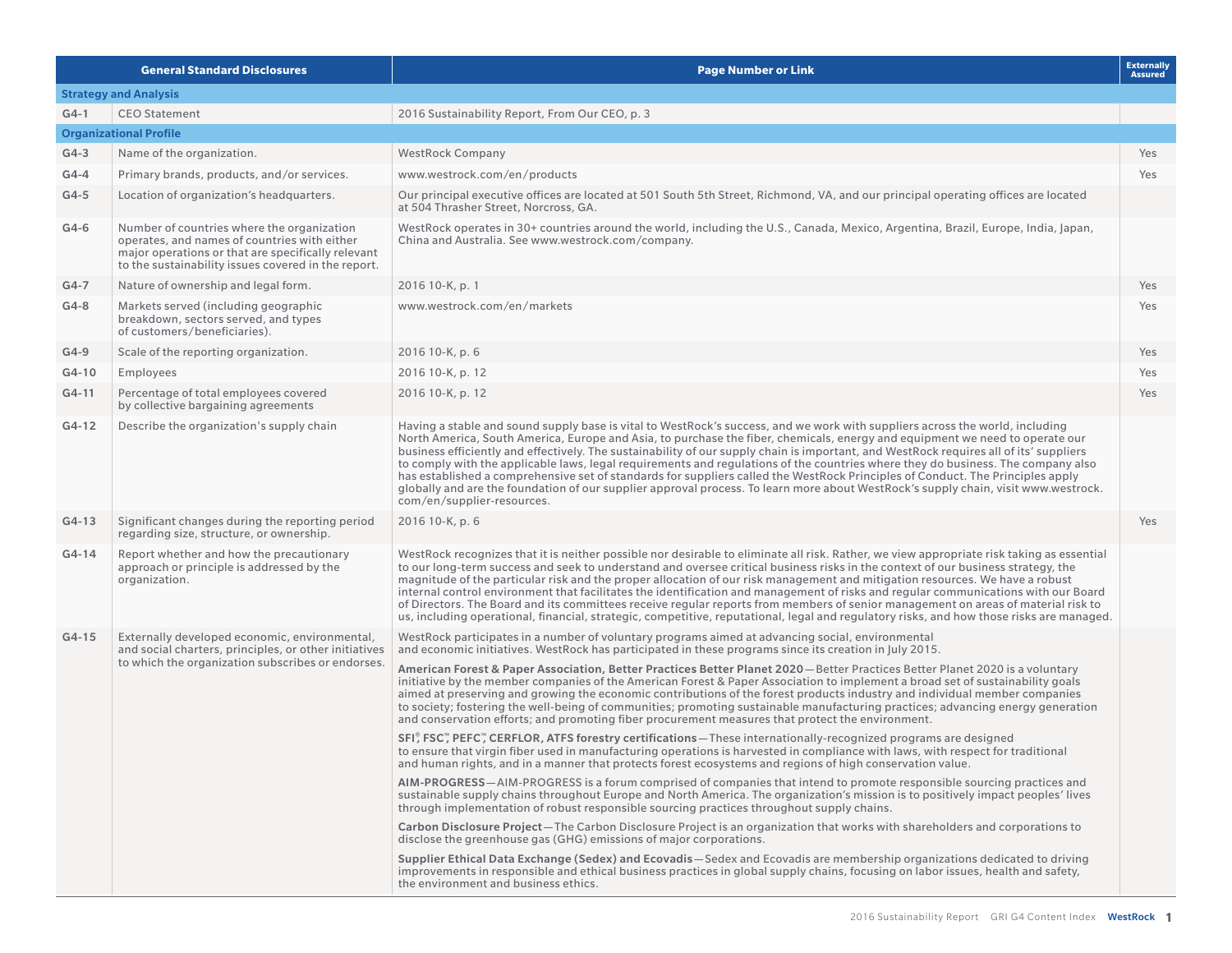|         | <b>General Standard Disclosures</b>                                                                                                                                                                                 | <b>Page Number or Link</b>                                                                                                                                                                                                                                                                                                                                                                                                                                                                                                                                                                                                                                                                                                                                                                                                                                             |                                                                                                                                                                                                                                                               |                                                    |                                                         |     |  |
|---------|---------------------------------------------------------------------------------------------------------------------------------------------------------------------------------------------------------------------|------------------------------------------------------------------------------------------------------------------------------------------------------------------------------------------------------------------------------------------------------------------------------------------------------------------------------------------------------------------------------------------------------------------------------------------------------------------------------------------------------------------------------------------------------------------------------------------------------------------------------------------------------------------------------------------------------------------------------------------------------------------------------------------------------------------------------------------------------------------------|---------------------------------------------------------------------------------------------------------------------------------------------------------------------------------------------------------------------------------------------------------------|----------------------------------------------------|---------------------------------------------------------|-----|--|
|         | Organizational Profile (cont'd.)                                                                                                                                                                                    |                                                                                                                                                                                                                                                                                                                                                                                                                                                                                                                                                                                                                                                                                                                                                                                                                                                                        |                                                                                                                                                                                                                                                               |                                                    |                                                         |     |  |
| $G4-16$ | Memberships in associations (such as<br>industry associations) and/or national/                                                                                                                                     | <b>Organization</b>                                                                                                                                                                                                                                                                                                                                                                                                                                                                                                                                                                                                                                                                                                                                                                                                                                                    | <b>Description</b>                                                                                                                                                                                                                                            | <b>Participation at</b><br><b>Governance Level</b> | <b>Participation in</b><br><b>Projects or Committee</b> |     |  |
|         | international advocacy organizations in<br>which the organization: Has positions in<br>governance bodies: Participates in projects<br>or committees; Provides funding beyond<br>dues; Views membership as strategic | <b>American Forest &amp;</b><br><b>Paper Association</b>                                                                                                                                                                                                                                                                                                                                                                                                                                                                                                                                                                                                                                                                                                                                                                                                               | The American Forest & Paper Association is the national trade association of the forest products<br>industry and advances public policies that promote the U.S. forest products industry.                                                                     | X                                                  | X                                                       |     |  |
|         |                                                                                                                                                                                                                     | American Tree Farm System                                                                                                                                                                                                                                                                                                                                                                                                                                                                                                                                                                                                                                                                                                                                                                                                                                              | The American Forest Foundation works with families, teachers and elected officials to<br>promote stewardship and protect the values provided by the nation's forest heritage.                                                                                 |                                                    | X                                                       |     |  |
|         |                                                                                                                                                                                                                     | <b>Fibre Box Association</b>                                                                                                                                                                                                                                                                                                                                                                                                                                                                                                                                                                                                                                                                                                                                                                                                                                           | The Fibre Box Association work on issues of common interest, trends, technical<br>challenges, and promotes overall well-being of the corrugated industry.                                                                                                     | X                                                  | $\times$                                                |     |  |
|         |                                                                                                                                                                                                                     | <b>Forest Stewardship Council</b>                                                                                                                                                                                                                                                                                                                                                                                                                                                                                                                                                                                                                                                                                                                                                                                                                                      | The Forest Stewardship Council" sets standards for responsible forest management.                                                                                                                                                                             |                                                    |                                                         |     |  |
|         |                                                                                                                                                                                                                     | <b>Industrial Energy</b><br><b>Consumers of America</b>                                                                                                                                                                                                                                                                                                                                                                                                                                                                                                                                                                                                                                                                                                                                                                                                                | IECA is a member-led organization created to promote the interests of manufacturing<br>companies for which the availability, use and cost of energy, power or feedstock<br>play a significant role in their ability to compete in domestic and world markets. |                                                    | X                                                       |     |  |
|         |                                                                                                                                                                                                                     | <b>National Association</b><br>of Manufacturers                                                                                                                                                                                                                                                                                                                                                                                                                                                                                                                                                                                                                                                                                                                                                                                                                        | The National Association of Manufacturers represents small and<br>large manufacturers in every industrial sector and in all 50 states.                                                                                                                        | X                                                  | $\chi$                                                  |     |  |
|         |                                                                                                                                                                                                                     | <b>National Council for Air</b><br>and Stream Improvement                                                                                                                                                                                                                                                                                                                                                                                                                                                                                                                                                                                                                                                                                                                                                                                                              | The National Council for Air and Stream Improvement is an independent,<br>non-profit research institute that focuses on environmental and sustainability<br>topics relevant to forest management and the manufacture of forest products.                      | X                                                  | X                                                       |     |  |
|         |                                                                                                                                                                                                                     | <b>Paper Recycling Coalition</b>                                                                                                                                                                                                                                                                                                                                                                                                                                                                                                                                                                                                                                                                                                                                                                                                                                       | The Paper Recycling Coalition, Inc. represents the interests of<br>the 100% recycled paperboard and containerboard industries.                                                                                                                                |                                                    | $\mathsf X$                                             |     |  |
|         |                                                                                                                                                                                                                     | <b>Programme for Endorsement</b><br>of Forest Certification"                                                                                                                                                                                                                                                                                                                                                                                                                                                                                                                                                                                                                                                                                                                                                                                                           | The Programme for Endorsement of Forest Certification establishes<br>standards for responsible forest management.                                                                                                                                             |                                                    |                                                         |     |  |
|         |                                                                                                                                                                                                                     | Pulp and Paper<br><b>Safety Association</b>                                                                                                                                                                                                                                                                                                                                                                                                                                                                                                                                                                                                                                                                                                                                                                                                                            | The Pulp and Paper Safety Association is devoted to the continuous<br>improvement of safety throughout all aspects of the paper industry.                                                                                                                     | X                                                  | X                                                       |     |  |
|         |                                                                                                                                                                                                                     | <b>Recycled Paperboard</b><br><b>Technical Association</b>                                                                                                                                                                                                                                                                                                                                                                                                                                                                                                                                                                                                                                                                                                                                                                                                             | The Recycled Paperboard Technical Association is dedicated<br>to the improvement of the recycled paperboard industry.                                                                                                                                         | X                                                  | X                                                       |     |  |
|         |                                                                                                                                                                                                                     | Sustainable<br>Forestry Initiative®                                                                                                                                                                                                                                                                                                                                                                                                                                                                                                                                                                                                                                                                                                                                                                                                                                    | The Sustainable Forestry Initiative® is a program of an independent, nonprofit<br>organization dedicated to promoting sustainable forest management.                                                                                                          |                                                    |                                                         |     |  |
|         |                                                                                                                                                                                                                     | Sustainable<br><b>Packaging Coalition®</b>                                                                                                                                                                                                                                                                                                                                                                                                                                                                                                                                                                                                                                                                                                                                                                                                                             | The Sustainable Packaging Coalition® is an industry working group that endeavors to build<br>packaging systems that encourage economic prosperity and a sustainable flow of materials.                                                                        | X                                                  | X                                                       |     |  |
|         |                                                                                                                                                                                                                     | <b>U.S. China Business Council</b>                                                                                                                                                                                                                                                                                                                                                                                                                                                                                                                                                                                                                                                                                                                                                                                                                                     | The US-China Business Council is an organization<br>of American companies that do business with China.                                                                                                                                                        | X                                                  | $\chi$                                                  |     |  |
|         |                                                                                                                                                                                                                     | <b>U.S. Brazil Business Council</b>                                                                                                                                                                                                                                                                                                                                                                                                                                                                                                                                                                                                                                                                                                                                                                                                                                    | The Brazil-U.S. Business Council is a business advocacy organization dedicated to<br>strengthening the economic and commercial relationship between the U.S. and Brazil.                                                                                      | X                                                  | $\chi$                                                  |     |  |
|         | <b>Identified Material Aspects &amp; Boundaries</b>                                                                                                                                                                 |                                                                                                                                                                                                                                                                                                                                                                                                                                                                                                                                                                                                                                                                                                                                                                                                                                                                        |                                                                                                                                                                                                                                                               |                                                    |                                                         |     |  |
| $G4-17$ | List all entities included in the organization's<br>consolidated financial statements                                                                                                                               |                                                                                                                                                                                                                                                                                                                                                                                                                                                                                                                                                                                                                                                                                                                                                                                                                                                                        | Data includes all WestRock operations. See 2016 10-K, p. 6                                                                                                                                                                                                    |                                                    |                                                         | Yes |  |
| $G4-18$ | Explain the process for defining the report<br>content and Aspect Boundaries                                                                                                                                        | 2016 Sustainability Report, About this Report, pp. 2 and 5. WestRock's 2016 Sustainability Report is organized around the three<br>pillars of our sustainability platform: People, Planet and Performance. The report includes data illustrating the progress WestRock<br>has made against the 18 voluntary sustainability goals established to drive our performance on each of our pillars. We have used<br>case studies to show how sustainability is embedded throughout our organization and illustrate the ways we are partnering with<br>our co-workers, suppliers and other stakeholders to achieve our long-term sustainability objectives. The content of our report was<br>reviewed and critiqued by internal and external parties to ensure the accuracy of the information it contains and ensure that it is<br>representative of our current operations. |                                                                                                                                                                                                                                                               |                                                    |                                                         |     |  |
|         |                                                                                                                                                                                                                     | Establish<br>sustainability<br>pillars                                                                                                                                                                                                                                                                                                                                                                                                                                                                                                                                                                                                                                                                                                                                                                                                                                 | Establish<br>Evaluate<br>Engage<br>material<br>sustainability<br>stakeholders<br>aspects<br>goals                                                                                                                                                             | Engage<br>stakeholders                             | Report                                                  |     |  |
| $G4-19$ | List all material Aspects identified in the process<br>for defining report content                                                                                                                                  |                                                                                                                                                                                                                                                                                                                                                                                                                                                                                                                                                                                                                                                                                                                                                                                                                                                                        | 2016 Sustainability Report, About this Report, p. 2                                                                                                                                                                                                           |                                                    |                                                         |     |  |
| $G4-20$ | For each material Aspect, report the boundary<br>within the organization                                                                                                                                            |                                                                                                                                                                                                                                                                                                                                                                                                                                                                                                                                                                                                                                                                                                                                                                                                                                                                        | For each material aspect, the boundary is WestRock's global operating facilities; however, environmental data does not include<br>recent acquisitions (7 converting facilities) in FY16.                                                                      |                                                    |                                                         |     |  |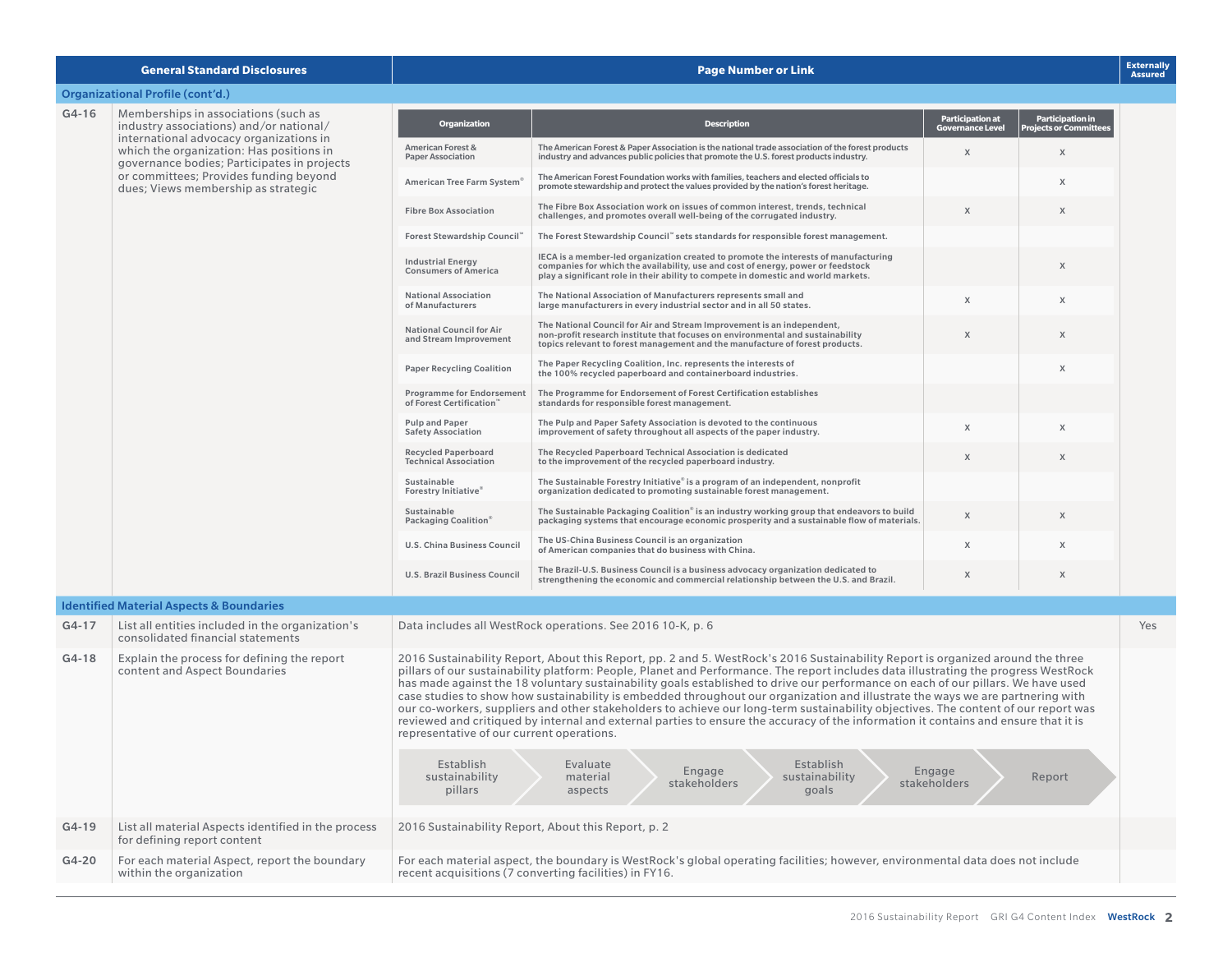|                       | <b>General Standard Disclosures</b>                                                                                                                                                                                | <b>Page Number or Link</b>                                                                                                                                                                                                                                                                                                                                                                                                                                                                                                                                                                                                                                                                                                                                                                                                                                                                                                                                                                                 | <b>Externally</b><br><b>Assured</b> |
|-----------------------|--------------------------------------------------------------------------------------------------------------------------------------------------------------------------------------------------------------------|------------------------------------------------------------------------------------------------------------------------------------------------------------------------------------------------------------------------------------------------------------------------------------------------------------------------------------------------------------------------------------------------------------------------------------------------------------------------------------------------------------------------------------------------------------------------------------------------------------------------------------------------------------------------------------------------------------------------------------------------------------------------------------------------------------------------------------------------------------------------------------------------------------------------------------------------------------------------------------------------------------|-------------------------------------|
|                       | <b>Identified Material Aspects &amp; Boundaries (cont'd.)</b>                                                                                                                                                      |                                                                                                                                                                                                                                                                                                                                                                                                                                                                                                                                                                                                                                                                                                                                                                                                                                                                                                                                                                                                            |                                     |
| $G4-21$               | For each material Aspect, report the boundary<br>outside the organization                                                                                                                                          | For each material aspect, the boundary is WestRock's global operating facilities; however, environmental data does not include<br>recent acquisitions (7 converting facilities) in FY16.                                                                                                                                                                                                                                                                                                                                                                                                                                                                                                                                                                                                                                                                                                                                                                                                                   |                                     |
| $G4-22$               | Report the effect of any restatements of<br>information provided in previous reports, and the<br>reasons for such restatements                                                                                     | No previous report. This is WestRock's inaugural Sustainability Report.                                                                                                                                                                                                                                                                                                                                                                                                                                                                                                                                                                                                                                                                                                                                                                                                                                                                                                                                    |                                     |
| $G4-23$               | Report significant changes from previous<br>reporting periods in the Scope and Aspect<br><b>Boundaries</b>                                                                                                         | No previous report. This is WestRock's inaugural Sustainability Report.                                                                                                                                                                                                                                                                                                                                                                                                                                                                                                                                                                                                                                                                                                                                                                                                                                                                                                                                    |                                     |
|                       | <b>Stakeholder Engagement</b>                                                                                                                                                                                      |                                                                                                                                                                                                                                                                                                                                                                                                                                                                                                                                                                                                                                                                                                                                                                                                                                                                                                                                                                                                            |                                     |
| $G4 - 24$             | Provide a list of stakeholder groups engaged by<br>the organization                                                                                                                                                | WestRock's mission is to become the industry's premier packaging solutions provider, and to fulfill this mission we<br>continually evaluate our business through the lenses of our key stakeholders. Our commitment to stakeholder engagement is<br>reflected in our corporate logo, with each of the five layers in our logo symbolizing a key stakeholder group: customers, communities,<br>employees, suppliers and investors. In addition to our connections with our core constituencies, WestRock frequently engages<br>with governmental entities at the international, federal, state and local levels and various trade associations on matters of public<br>policy and advocacy relevant to the paper and packaging industry. Through direction interaction and the WestRock Foundation,<br>the company and its co-workers support community service and charitable organizations. The Foundation also funds projects in<br>the areas of sustainable communities, education and the environment. |                                     |
| $G4-25$               | Report the basis for identification and selection of<br>stakeholders with whom to engage                                                                                                                           | Having the opportunity to give and receive feedback from our stakeholders on wide variety of issues<br>allows us to maintain a fresh perspective on our business. We engage with stakeholders who impact<br>all aspects of our business: financial, commercial and operational (e.g., environmental, safety).                                                                                                                                                                                                                                                                                                                                                                                                                                                                                                                                                                                                                                                                                              |                                     |
| G4-26                 | Report the organization's approach to<br>stakeholder engagement                                                                                                                                                    | We engage with all of our stakeholders on an ongoing basis and in a variety of ways, including customer satisfaction surveys,<br>employee engagement surveys, sales contacts, meetings, conferences and online.                                                                                                                                                                                                                                                                                                                                                                                                                                                                                                                                                                                                                                                                                                                                                                                            |                                     |
| $G4-27$               | Report key topics and concerns that have<br>been raised through stakeholder engagement                                                                                                                             | We have established 18 voluntary sustainability goals that are designed to drive our performance in areas<br>material to our company and our stakeholders, including goals to drive continuous improvement in the areas<br>of ethics and compliance, diversity, safety, environmental stewardship, and responsible fiber sourcing.                                                                                                                                                                                                                                                                                                                                                                                                                                                                                                                                                                                                                                                                         |                                     |
| <b>Report Profile</b> |                                                                                                                                                                                                                    |                                                                                                                                                                                                                                                                                                                                                                                                                                                                                                                                                                                                                                                                                                                                                                                                                                                                                                                                                                                                            |                                     |
| $G4-28$               | Reporting period (e.g., fiscal/calendar year) for<br>information provided.                                                                                                                                         | The reporting period is from July 2015 through December 31, 2015 and full fiscal year 2016. All environmental and safety metrics<br>include full fiscal year 2015 and 2016                                                                                                                                                                                                                                                                                                                                                                                                                                                                                                                                                                                                                                                                                                                                                                                                                                 |                                     |
| $G4-29$               | Date of most recent previous report (if any).                                                                                                                                                                      | No previous report. This is WestRock's inaugural Sustainability Report.                                                                                                                                                                                                                                                                                                                                                                                                                                                                                                                                                                                                                                                                                                                                                                                                                                                                                                                                    |                                     |
| G4-30                 | Reporting cycle (annual, biennial, etc.)                                                                                                                                                                           | Biennial                                                                                                                                                                                                                                                                                                                                                                                                                                                                                                                                                                                                                                                                                                                                                                                                                                                                                                                                                                                                   |                                     |
| $G4-31$               | Contact point for questions regarding the report<br>or its contents.                                                                                                                                               | www.westrock.com/sustainability                                                                                                                                                                                                                                                                                                                                                                                                                                                                                                                                                                                                                                                                                                                                                                                                                                                                                                                                                                            |                                     |
| $G4-32$               | <b>GRI Content Index</b>                                                                                                                                                                                           | We have chosen to structure our Sustainability Report according to the GRI G4-In Accordance, Core option.                                                                                                                                                                                                                                                                                                                                                                                                                                                                                                                                                                                                                                                                                                                                                                                                                                                                                                  |                                     |
| $G4-33$               | Assurance                                                                                                                                                                                                          | This report is not externally assured, but it has undergone a review by our internal audit department.                                                                                                                                                                                                                                                                                                                                                                                                                                                                                                                                                                                                                                                                                                                                                                                                                                                                                                     |                                     |
| <b>Governance</b>     |                                                                                                                                                                                                                    |                                                                                                                                                                                                                                                                                                                                                                                                                                                                                                                                                                                                                                                                                                                                                                                                                                                                                                                                                                                                            |                                     |
| $G4-34$               | Governance structure of the organization,<br>including committees of the highest governance<br>body. Identify any committees responsible for<br>decision-making on economic, environmental,<br>and social impacts. | www.westrock.com/en/company#leadership                                                                                                                                                                                                                                                                                                                                                                                                                                                                                                                                                                                                                                                                                                                                                                                                                                                                                                                                                                     |                                     |
|                       | <b>Ethics and Integrity</b>                                                                                                                                                                                        |                                                                                                                                                                                                                                                                                                                                                                                                                                                                                                                                                                                                                                                                                                                                                                                                                                                                                                                                                                                                            |                                     |
| G4-56                 | Describe the organization's values, principles,<br>standards and norms of behavior such as codes of<br>conduct and codes of ethics                                                                                 | At WestRock, the values that drive our success—Integrity, Respect, Accountability and Excellence—are the foundation of our<br>engagement with customers, communities, employees, suppliers and investors. The WestRock Code of Conduct supports our values<br>by providing us with a common set of principles to quide our behaviors and actions every day. Our Code of Conduct helps to ensure<br>that WestRock employees work safely, conduct themselves with integrity, act as good stewards of our natural resources, and treat<br>each other with respect and dignity.                                                                                                                                                                                                                                                                                                                                                                                                                                |                                     |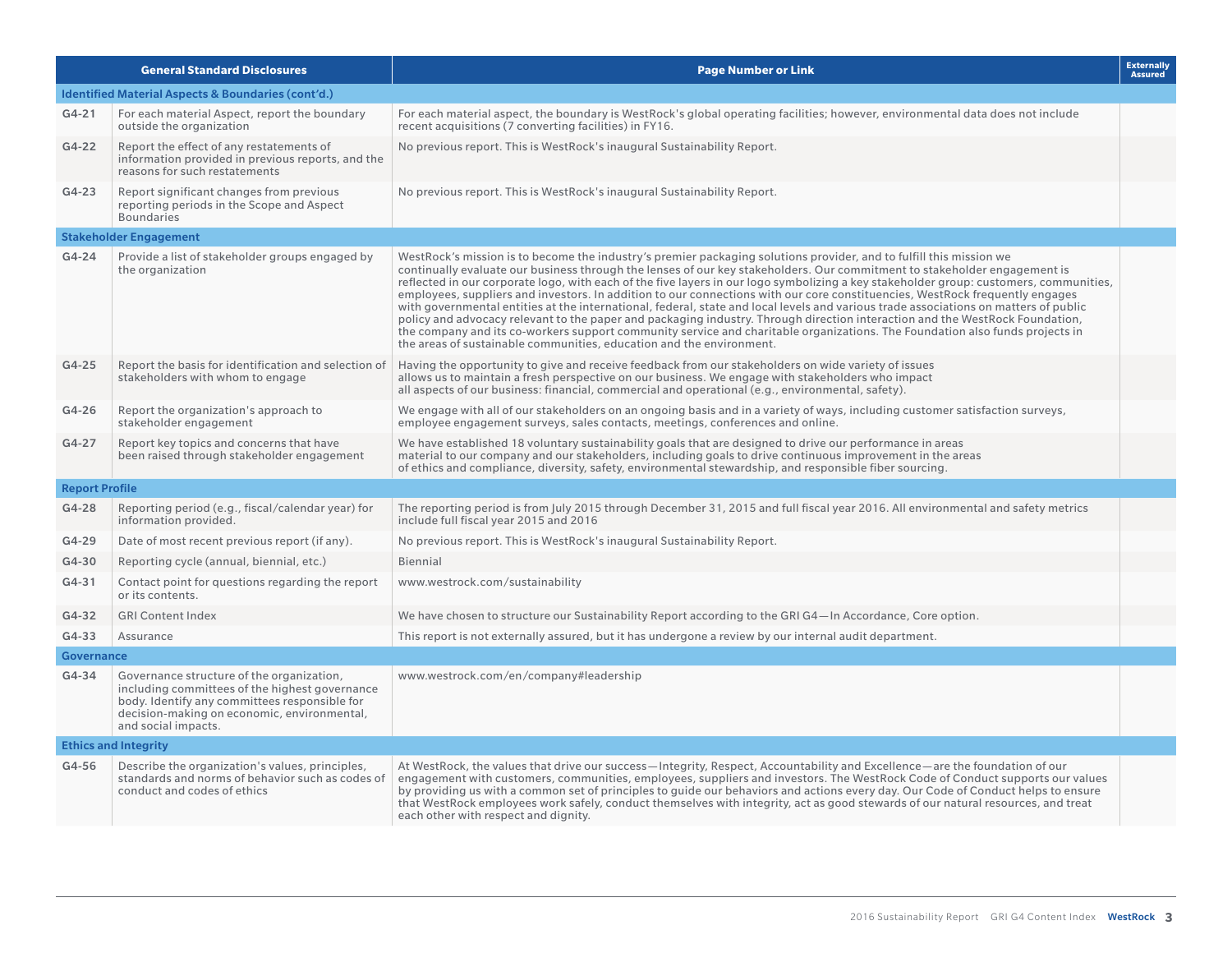| Identified<br><b>DMA and Indicators</b><br><b>Page Number, Link or Direct Answer</b><br>Omission(s)<br><b>Economic</b><br><b>Aspect: Economic Performance</b><br>WestRock's vision is to be the industry's premier packaging solutions provider. The company, which was formed in 2015, is building a<br>paper and packaging leader by offering a comprehensive portfolio of paper and packaging solutions, establishing a solid track record<br><b>DMA</b><br>of execution, and having a disciplined and balanced capital allocation to drive improvements in performance and create shareholder<br>value. Financial health/performance is one of WestRock's pillars of sustainability.<br>$G4-EC1$<br>Direct economic<br>2016 10-K, Part II, p. 24-127<br>value generated<br>and distributed<br>$G4-EC2$<br>Financial<br>2016 10-K, p. 11-12                                                                                                                                                                                                                                                                                                                                                                                                                                                                                                                                                                                                                                                                                                                                                                                                                                                                                                                                                                                                                                                                                                                                     | Reason(s) for $\left \frac{\text{Explanation for}}{\text{Omission(s)}}\right $ | <b>External</b><br><b>Assurance</b><br>Yes |
|------------------------------------------------------------------------------------------------------------------------------------------------------------------------------------------------------------------------------------------------------------------------------------------------------------------------------------------------------------------------------------------------------------------------------------------------------------------------------------------------------------------------------------------------------------------------------------------------------------------------------------------------------------------------------------------------------------------------------------------------------------------------------------------------------------------------------------------------------------------------------------------------------------------------------------------------------------------------------------------------------------------------------------------------------------------------------------------------------------------------------------------------------------------------------------------------------------------------------------------------------------------------------------------------------------------------------------------------------------------------------------------------------------------------------------------------------------------------------------------------------------------------------------------------------------------------------------------------------------------------------------------------------------------------------------------------------------------------------------------------------------------------------------------------------------------------------------------------------------------------------------------------------------------------------------------------------------------------------------|--------------------------------------------------------------------------------|--------------------------------------------|
|                                                                                                                                                                                                                                                                                                                                                                                                                                                                                                                                                                                                                                                                                                                                                                                                                                                                                                                                                                                                                                                                                                                                                                                                                                                                                                                                                                                                                                                                                                                                                                                                                                                                                                                                                                                                                                                                                                                                                                                    |                                                                                |                                            |
|                                                                                                                                                                                                                                                                                                                                                                                                                                                                                                                                                                                                                                                                                                                                                                                                                                                                                                                                                                                                                                                                                                                                                                                                                                                                                                                                                                                                                                                                                                                                                                                                                                                                                                                                                                                                                                                                                                                                                                                    |                                                                                |                                            |
|                                                                                                                                                                                                                                                                                                                                                                                                                                                                                                                                                                                                                                                                                                                                                                                                                                                                                                                                                                                                                                                                                                                                                                                                                                                                                                                                                                                                                                                                                                                                                                                                                                                                                                                                                                                                                                                                                                                                                                                    |                                                                                |                                            |
|                                                                                                                                                                                                                                                                                                                                                                                                                                                                                                                                                                                                                                                                                                                                                                                                                                                                                                                                                                                                                                                                                                                                                                                                                                                                                                                                                                                                                                                                                                                                                                                                                                                                                                                                                                                                                                                                                                                                                                                    |                                                                                |                                            |
|                                                                                                                                                                                                                                                                                                                                                                                                                                                                                                                                                                                                                                                                                                                                                                                                                                                                                                                                                                                                                                                                                                                                                                                                                                                                                                                                                                                                                                                                                                                                                                                                                                                                                                                                                                                                                                                                                                                                                                                    |                                                                                |                                            |
| Implications and<br>other risks and<br>opportunities<br>for the<br>organization's<br>activities due to<br>climate change.                                                                                                                                                                                                                                                                                                                                                                                                                                                                                                                                                                                                                                                                                                                                                                                                                                                                                                                                                                                                                                                                                                                                                                                                                                                                                                                                                                                                                                                                                                                                                                                                                                                                                                                                                                                                                                                          |                                                                                | Yes                                        |
| <b>Environmental</b>                                                                                                                                                                                                                                                                                                                                                                                                                                                                                                                                                                                                                                                                                                                                                                                                                                                                                                                                                                                                                                                                                                                                                                                                                                                                                                                                                                                                                                                                                                                                                                                                                                                                                                                                                                                                                                                                                                                                                               |                                                                                |                                            |
| <b>Aspect: Materials</b>                                                                                                                                                                                                                                                                                                                                                                                                                                                                                                                                                                                                                                                                                                                                                                                                                                                                                                                                                                                                                                                                                                                                                                                                                                                                                                                                                                                                                                                                                                                                                                                                                                                                                                                                                                                                                                                                                                                                                           |                                                                                |                                            |
| One of the key inputs to our manufacturing process is virgin fiber. We follow a well-defined environmental and virgin fiber<br>procurement program and maintain a strong commitment to sustainable forestry through our direct contact with landowners.<br>Our professional foresters work directly with landowners to better understand their forest management objectives and help them<br>achieve their goals. When we buy from wood suppliers, we require them to meet our environmental, social and legal standards to<br>ensure that the fiber we utilize is responsibly sourced. We hold ourselves and our procurement organization to the high standard<br>of fiber sourcing certification. All 11 of our United States fiber procurement regions and our Canadian operations are certified to the<br>SFI® 2015-2019 standard, and 99% of our wholly owned manufacturing facilities are chain-of-custody certified to the SFI®, PEFC™<br>and FSC™ standards. Our forestland in Brazil is certified to the Brazilian Forest Certification Programme (CERFLOR), PEFC™ and FSC™<br><b>DMA</b><br>standards. We believe most sustainable approach to fiber sourcing is a balanced one. In addition to virgin fiber, WestRock has one of<br>the largest recycling businesses in North America, and many of our mills use a combination of virgin and recycled fiber. We also have<br>mills that make 100% recycled paper. In addition to our fiber inputs, WestRock relies heavily on the use of water, which we withdraw<br>directly from surface and groundwater. We also purchase water. Increasing water recycling within our manufacturing processes and<br>reducing water use whenever feasible are key focus areas for us. WestRock has established a goal to map the water use in our most<br>water-intensive manufacturing operations by 2018 and develop site-specific water reduction plans for those facilities in strategic<br>watersheds using this mapping data. |                                                                                |                                            |
| $G4$ -EN2<br>Percentage of<br>2016 Sustainability Report, Responsible Fiber Sourcing, p. 16<br>materials used<br>that are recycled<br>input materials                                                                                                                                                                                                                                                                                                                                                                                                                                                                                                                                                                                                                                                                                                                                                                                                                                                                                                                                                                                                                                                                                                                                                                                                                                                                                                                                                                                                                                                                                                                                                                                                                                                                                                                                                                                                                              |                                                                                |                                            |
| <b>Aspect: Energy</b>                                                                                                                                                                                                                                                                                                                                                                                                                                                                                                                                                                                                                                                                                                                                                                                                                                                                                                                                                                                                                                                                                                                                                                                                                                                                                                                                                                                                                                                                                                                                                                                                                                                                                                                                                                                                                                                                                                                                                              |                                                                                |                                            |
| Our most energy intensive operations generate most of their own steam and electricity by using highly efficient combined heat and<br>power systems fueled mostly with renewable biomass. However, we are always searching for ways to increase our energy efficiency<br><b>DMA</b><br>in order to benefit both the environment and our bottom line. Our goal is to increase energy efficiency of purchased fuels by 10% per<br>ton of production from a 2015 baseline by 2025.                                                                                                                                                                                                                                                                                                                                                                                                                                                                                                                                                                                                                                                                                                                                                                                                                                                                                                                                                                                                                                                                                                                                                                                                                                                                                                                                                                                                                                                                                                     |                                                                                |                                            |
| $G4$ -EN3<br>Energy<br><b>FY15 Purchased</b><br><b>FY15</b><br><b>FY15</b><br><b>FY15</b><br><b>FY15</b><br><b>FY15</b><br><b>FY15</b><br><b>Metric</b><br><b>Division</b><br>consumption<br>Coal<br><b>Fuel Oil</b><br>tural Ga<br>:her Fo:<br>Electricity (net)<br>enewa                                                                                                                                                                                                                                                                                                                                                                                                                                                                                                                                                                                                                                                                                                                                                                                                                                                                                                                                                                                                                                                                                                                                                                                                                                                                                                                                                                                                                                                                                                                                                                                                                                                                                                         |                                                                                |                                            |
| within the<br>Mills<br>178,889,437.61<br>83, 142, 053. 39<br>58,050,040.97<br>21,185,436.58<br>2,248,593.23<br>1,657,982.61<br>13,566,559.18<br>organization<br><b>Energy Use</b>                                                                                                                                                                                                                                                                                                                                                                                                                                                                                                                                                                                                                                                                                                                                                                                                                                                                                                                                                                                                                                                                                                                                                                                                                                                                                                                                                                                                                                                                                                                                                                                                                                                                                                                                                                                                  |                                                                                |                                            |
| (MMBTU)<br>5,393,213.01<br>5,209,903.48<br>153,745.34<br>3.292.628.92<br>Converting<br>29,564.18                                                                                                                                                                                                                                                                                                                                                                                                                                                                                                                                                                                                                                                                                                                                                                                                                                                                                                                                                                                                                                                                                                                                                                                                                                                                                                                                                                                                                                                                                                                                                                                                                                                                                                                                                                                                                                                                                   |                                                                                |                                            |
| <b>FY16</b><br><b>FY16</b><br><b>FY16</b><br><b>FY16</b><br><b>FY16</b><br><b>FY16</b><br><b>FY16 Purchased</b><br><b>Division</b><br><b>Metric</b><br>Renewable<br>Non-Renewable<br>Coal<br><b>Fuel Oil</b><br><b>Other Fossil</b><br>Electricity (net)<br><b>Natural Gas</b>                                                                                                                                                                                                                                                                                                                                                                                                                                                                                                                                                                                                                                                                                                                                                                                                                                                                                                                                                                                                                                                                                                                                                                                                                                                                                                                                                                                                                                                                                                                                                                                                                                                                                                     |                                                                                |                                            |
| 84,484,942.23<br>Mills<br>183,017,061.43<br>62,755,143.51<br>19,013,566.14<br>1,843,656.22<br>881,576.36<br>12.203.939.87<br><b>Energy Use</b>                                                                                                                                                                                                                                                                                                                                                                                                                                                                                                                                                                                                                                                                                                                                                                                                                                                                                                                                                                                                                                                                                                                                                                                                                                                                                                                                                                                                                                                                                                                                                                                                                                                                                                                                                                                                                                     |                                                                                |                                            |
| (MMBTU)<br>Convertina<br>5,100,065.14<br>5,067,791.62<br>30,712.78<br>1,560.74<br>3,692,035.45                                                                                                                                                                                                                                                                                                                                                                                                                                                                                                                                                                                                                                                                                                                                                                                                                                                                                                                                                                                                                                                                                                                                                                                                                                                                                                                                                                                                                                                                                                                                                                                                                                                                                                                                                                                                                                                                                     |                                                                                |                                            |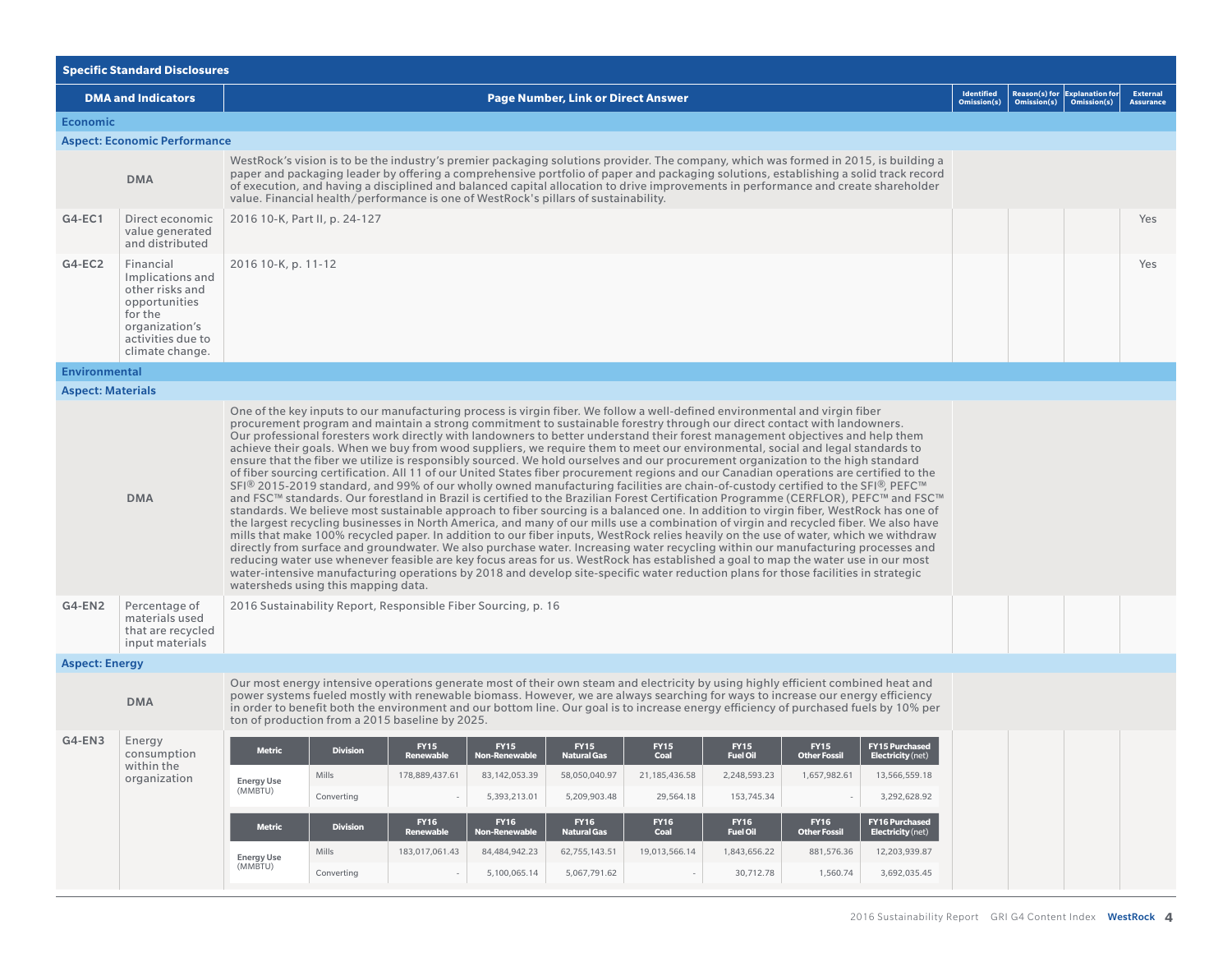| <b>Specific Standard Disclosures</b> |                                                           |                                           |                                                                                                                                                                                                                                                                                                                                                                                                                                                                                                                                                                                                                                                 |                                                             |                                                                                         |                            |                                 |                                                             |                                                                                                                                   |             |                                              |                                     |  |  |
|--------------------------------------|-----------------------------------------------------------|-------------------------------------------|-------------------------------------------------------------------------------------------------------------------------------------------------------------------------------------------------------------------------------------------------------------------------------------------------------------------------------------------------------------------------------------------------------------------------------------------------------------------------------------------------------------------------------------------------------------------------------------------------------------------------------------------------|-------------------------------------------------------------|-----------------------------------------------------------------------------------------|----------------------------|---------------------------------|-------------------------------------------------------------|-----------------------------------------------------------------------------------------------------------------------------------|-------------|----------------------------------------------|-------------------------------------|--|--|
|                                      | <b>DMA and Indicators</b>                                 | <b>Page Number, Link or Direct Answer</b> |                                                                                                                                                                                                                                                                                                                                                                                                                                                                                                                                                                                                                                                 |                                                             |                                                                                         |                            |                                 |                                                             | <b>Identified</b><br>Omission(s)                                                                                                  | Omission(s) | Reason(s) for Explanation for<br>Omission(s) | <b>External</b><br><b>Assurance</b> |  |  |
|                                      | Aspect: Energy (cont'd.)                                  |                                           |                                                                                                                                                                                                                                                                                                                                                                                                                                                                                                                                                                                                                                                 |                                                             |                                                                                         |                            |                                 |                                                             |                                                                                                                                   |             |                                              |                                     |  |  |
| $G4$ -EN5                            | <b>Energy Intensity</b>                                   |                                           |                                                                                                                                                                                                                                                                                                                                                                                                                                                                                                                                                                                                                                                 | 2016 Sustainability Report, Energy & Climate, p. 22         |                                                                                         |                            |                                 |                                                             |                                                                                                                                   |             |                                              |                                     |  |  |
| G4-EN6                               | Reduction<br>of energy<br>consumption                     |                                           |                                                                                                                                                                                                                                                                                                                                                                                                                                                                                                                                                                                                                                                 | 2016 Sustainability Report, Energy & Climate, p. 22         |                                                                                         |                            |                                 |                                                             |                                                                                                                                   |             |                                              |                                     |  |  |
| <b>Aspect: Water</b>                 |                                                           |                                           |                                                                                                                                                                                                                                                                                                                                                                                                                                                                                                                                                                                                                                                 |                                                             |                                                                                         |                            |                                 |                                                             |                                                                                                                                   |             |                                              |                                     |  |  |
|                                      | <b>DMA</b>                                                |                                           | Water is a top concern for our business, and water issues are assessed and monitored from a strategic perspective. Our largest<br>facilities have manufacturing processes that use water for a variety of process purposes, and having a clean and abundant supply<br>of water is critical to our operations. We intend to develop site-specific strategies for improving water conservation and increasing<br>water recycling at our containerboard and paperboard mills. Our goal is to map the water use in our most water-intensive<br>manufacturing operations by 2018 and develop water reduction plans for strategic watersheds by 2020. |                                                             |                                                                                         |                            |                                 |                                                             |                                                                                                                                   |             |                                              |                                     |  |  |
| EN <sub>8</sub>                      | <b>Total water</b><br>withdrawal by<br>source.            |                                           | 2016 Sustainability Report, Water, p. 20                                                                                                                                                                                                                                                                                                                                                                                                                                                                                                                                                                                                        |                                                             |                                                                                         |                            |                                 |                                                             |                                                                                                                                   |             |                                              |                                     |  |  |
| <b>Aspect: Emissions</b>             |                                                           |                                           |                                                                                                                                                                                                                                                                                                                                                                                                                                                                                                                                                                                                                                                 |                                                             |                                                                                         |                            |                                 |                                                             |                                                                                                                                   |             |                                              |                                     |  |  |
|                                      | <b>DMA</b>                                                |                                           |                                                                                                                                                                                                                                                                                                                                                                                                                                                                                                                                                                                                                                                 |                                                             | to reduce our CO2e emissions per ton of production by 20% from a 2015 baseline by 2025. |                            |                                 |                                                             | Our most energy intensive operations produce a majority of their energy needs from renewable, carbon-neutral biomass. Our goal is |             |                                              |                                     |  |  |
| G4-EN15                              | <b>Direct</b><br>greenhouse gas<br>emissions (scope<br>1) | <b>Metric</b>                             | <b>Division</b>                                                                                                                                                                                                                                                                                                                                                                                                                                                                                                                                                                                                                                 | FY15-Scope 1<br>(Metric Tonnes)                             | <b>Metric</b>                                                                           | <b>Division</b>            | FY16-Scope 1<br>(Metric Tonnes) |                                                             |                                                                                                                                   |             |                                              |                                     |  |  |
|                                      |                                                           | CO <sub>2e</sub>                          | <b>Mills</b><br>Converting                                                                                                                                                                                                                                                                                                                                                                                                                                                                                                                                                                                                                      | 5.473.301.25<br>302,099.32                                  | CO <sub>2e</sub>                                                                        | <b>Mills</b><br>Converting | 5.397.183.66<br>272,737.06      |                                                             |                                                                                                                                   |             |                                              |                                     |  |  |
| G4-EN16                              | Indirect<br>greenhouse gas<br>emissions (scope<br>2)      | <b>Metric</b>                             | <b>Division</b>                                                                                                                                                                                                                                                                                                                                                                                                                                                                                                                                                                                                                                 | $FY15 - Score2$<br><b>Location-based</b><br>(Metric Tonnes) | FY15-Scope 2<br><b>Market-based</b><br>(Metric Tonnes)                                  | <b>Metric</b>              | <b>Division</b>                 | $FY16 - Score2$<br><b>Location-based</b><br>(Metric Tonnes) | FY16-Scope 2<br><b>Market-based</b><br>(Metric Tonnes)                                                                            |             |                                              |                                     |  |  |
|                                      |                                                           | CO <sub>2</sub> e                         | Mills                                                                                                                                                                                                                                                                                                                                                                                                                                                                                                                                                                                                                                           | 1,543,683.70                                                | 3,280,961.80                                                                            | CO <sub>2</sub> e          | <b>Mills</b>                    | 1,436,665.04                                                | 3, 155, 271.58                                                                                                                    |             |                                              |                                     |  |  |
|                                      |                                                           |                                           | Converting                                                                                                                                                                                                                                                                                                                                                                                                                                                                                                                                                                                                                                      | 478,504.10                                                  | 478,504.10                                                                              |                            | Converting                      | 506,568.50                                                  | 506,568.50                                                                                                                        |             |                                              |                                     |  |  |
| G4-EN18                              | Greenhouse<br>gas emissions<br>intensity                  |                                           | 2016 Sustainability Report, Energy & Climate, p. 24                                                                                                                                                                                                                                                                                                                                                                                                                                                                                                                                                                                             |                                                             |                                                                                         |                            |                                 |                                                             |                                                                                                                                   |             |                                              |                                     |  |  |
| G4-EN19                              | Reduction of<br>greenhouse gas<br>emissions               |                                           |                                                                                                                                                                                                                                                                                                                                                                                                                                                                                                                                                                                                                                                 | 2016 Sustainability Report, Energy & Climate, p. 24         |                                                                                         |                            |                                 |                                                             |                                                                                                                                   |             |                                              |                                     |  |  |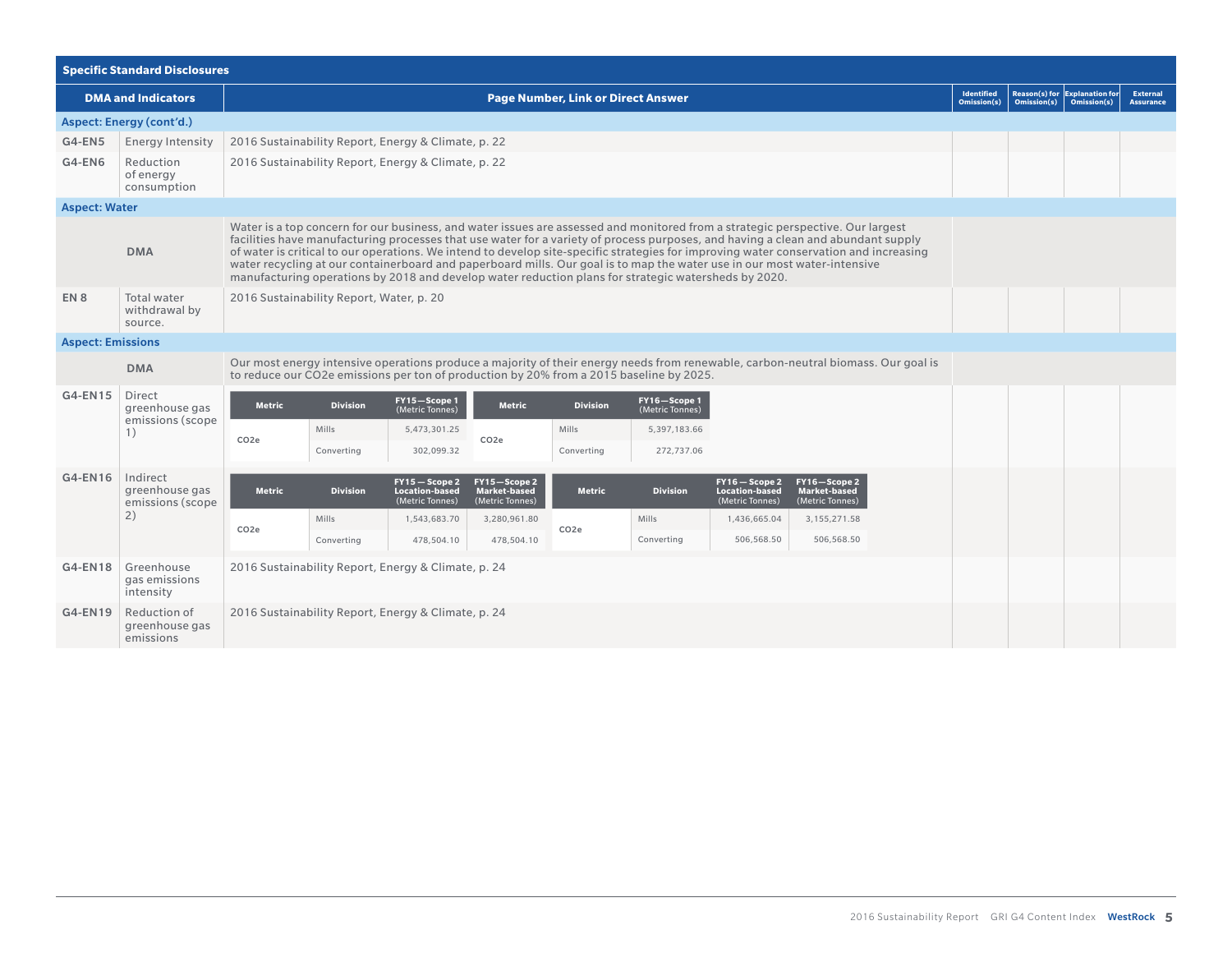| <b>Specific Standard Disclosures</b> |                                                                                                            |                                                                                                                                                                                                                                                                                                                                                                                                                                                                                                                                                                                                                                                                                                                                                                                                                                                                                                                                                                                                                                                                                                                                                                                |                                                                                           |                                                                                                          |                                                                                                                                                                           |                                     |  |  |  |
|--------------------------------------|------------------------------------------------------------------------------------------------------------|--------------------------------------------------------------------------------------------------------------------------------------------------------------------------------------------------------------------------------------------------------------------------------------------------------------------------------------------------------------------------------------------------------------------------------------------------------------------------------------------------------------------------------------------------------------------------------------------------------------------------------------------------------------------------------------------------------------------------------------------------------------------------------------------------------------------------------------------------------------------------------------------------------------------------------------------------------------------------------------------------------------------------------------------------------------------------------------------------------------------------------------------------------------------------------|-------------------------------------------------------------------------------------------|----------------------------------------------------------------------------------------------------------|---------------------------------------------------------------------------------------------------------------------------------------------------------------------------|-------------------------------------|--|--|--|
|                                      | <b>DMA and Indicators</b>                                                                                  | <b>Page Number, Link or Direct Answer</b>                                                                                                                                                                                                                                                                                                                                                                                                                                                                                                                                                                                                                                                                                                                                                                                                                                                                                                                                                                                                                                                                                                                                      | Identified<br>Omission(s)                                                                 | Omission(s)                                                                                              | Reason(s) for Explanation for<br>Omission(s)                                                                                                                              | <b>External</b><br><b>Assurance</b> |  |  |  |
|                                      | <b>Aspect: Effluents and Waste</b>                                                                         |                                                                                                                                                                                                                                                                                                                                                                                                                                                                                                                                                                                                                                                                                                                                                                                                                                                                                                                                                                                                                                                                                                                                                                                |                                                                                           |                                                                                                          |                                                                                                                                                                           |                                     |  |  |  |
|                                      | <b>DMA</b>                                                                                                 | The water withdrawn or purchased by our paper mills is recycled numerous times before it is treated and returned to the<br>environment. Effluent discharges from our paper mills are generally subject to limitations and controls imposed by government-<br>issued permits. These permits contain restrictions on the nature and characteristics of our wastewater discharges, including limits<br>for biochemical oxygen demand (BOD), total suspended solids (TSS) and a wide variety of other compounds. WestRock paper mills<br>have programs of ongoing monitoring and testing to ensure compliance with permit and regulatory limits applicable to their effluent<br>discharges.                                                                                                                                                                                                                                                                                                                                                                                                                                                                                        |                                                                                           |                                                                                                          |                                                                                                                                                                           |                                     |  |  |  |
| G4-EN22                              | Total water<br>discharge by<br>quality and<br>destination                                                  | 2016 Sustainability Report, Water, p. 20                                                                                                                                                                                                                                                                                                                                                                                                                                                                                                                                                                                                                                                                                                                                                                                                                                                                                                                                                                                                                                                                                                                                       | Water<br>quality<br>metrics                                                               | This<br>data is<br>not cur-<br>rently<br>avail-<br>able<br>from a<br>compa-<br>ny per-<br>spec-<br>tive. | Our<br>expec-<br>tation is<br>that we<br>will be<br>able to<br>disclose<br>this<br>data<br>from a<br>cor-<br>porate<br>per-<br>spec-<br>tive<br>in our<br>next<br>report. |                                     |  |  |  |
| G4-EN24                              | Total number<br>and volume of<br>significant spills                                                        | No significant spills occurred from the company's facilities during the time period covered by the 2016 Sustainability Report.                                                                                                                                                                                                                                                                                                                                                                                                                                                                                                                                                                                                                                                                                                                                                                                                                                                                                                                                                                                                                                                 |                                                                                           |                                                                                                          |                                                                                                                                                                           |                                     |  |  |  |
|                                      | <b>Aspect: Products and Services</b>                                                                       |                                                                                                                                                                                                                                                                                                                                                                                                                                                                                                                                                                                                                                                                                                                                                                                                                                                                                                                                                                                                                                                                                                                                                                                |                                                                                           |                                                                                                          |                                                                                                                                                                           |                                     |  |  |  |
|                                      | <b>DMA</b>                                                                                                 | WestRock makes a wide variety of fiber-based packaging products, including paper, corrugated containers and folding cartons,<br>that are recyclable. According to the American Forest & Paper Association, by weight, more paper is recovered for recycling from<br>municipal solid waste streams than glass, plastic, steel and aluminum combined, and 96% of Americans had access to community<br>curbside and/or drop-off paper recycling programs as of 2014. WestRock's design and innovation teams work closely with<br>customers who are interested in increasing the recyclability of their product packaging. In response to customer demands for<br>increased recyclability, we have developed substrates, such as our EnShield grease-resistant paperboard, that provide customers<br>with alternatives to conventional, non-recyclable packaging. WestRock has a long legacy of recycling and is presently one of the<br>industry's largest integrated recyclers, recovering eight million tons of paper in FY 16. We supply 100% of our North American mills<br>with recycled fiber and also supply recycled fiber to facilities outside of our internal network. |                                                                                           |                                                                                                          |                                                                                                                                                                           |                                     |  |  |  |
| G4-EN28                              | Percentage<br>of products<br>sold and their<br>packaging<br>materials that<br>are reclaimed by<br>category | 2016 Sustainability Report, Recycling, p. 25, 30-33                                                                                                                                                                                                                                                                                                                                                                                                                                                                                                                                                                                                                                                                                                                                                                                                                                                                                                                                                                                                                                                                                                                            | Com-<br>pany<br>specific<br>data<br>on re-<br>claimed<br>pack-<br>aging<br>materi-<br>als | This<br>data is<br>not cur-<br>rently<br>avail-<br>able.                                                 | <b>No</b><br>mech-<br>anism<br>exists<br>for us<br>to accu-<br>rately<br>collect<br>this<br>data.                                                                         |                                     |  |  |  |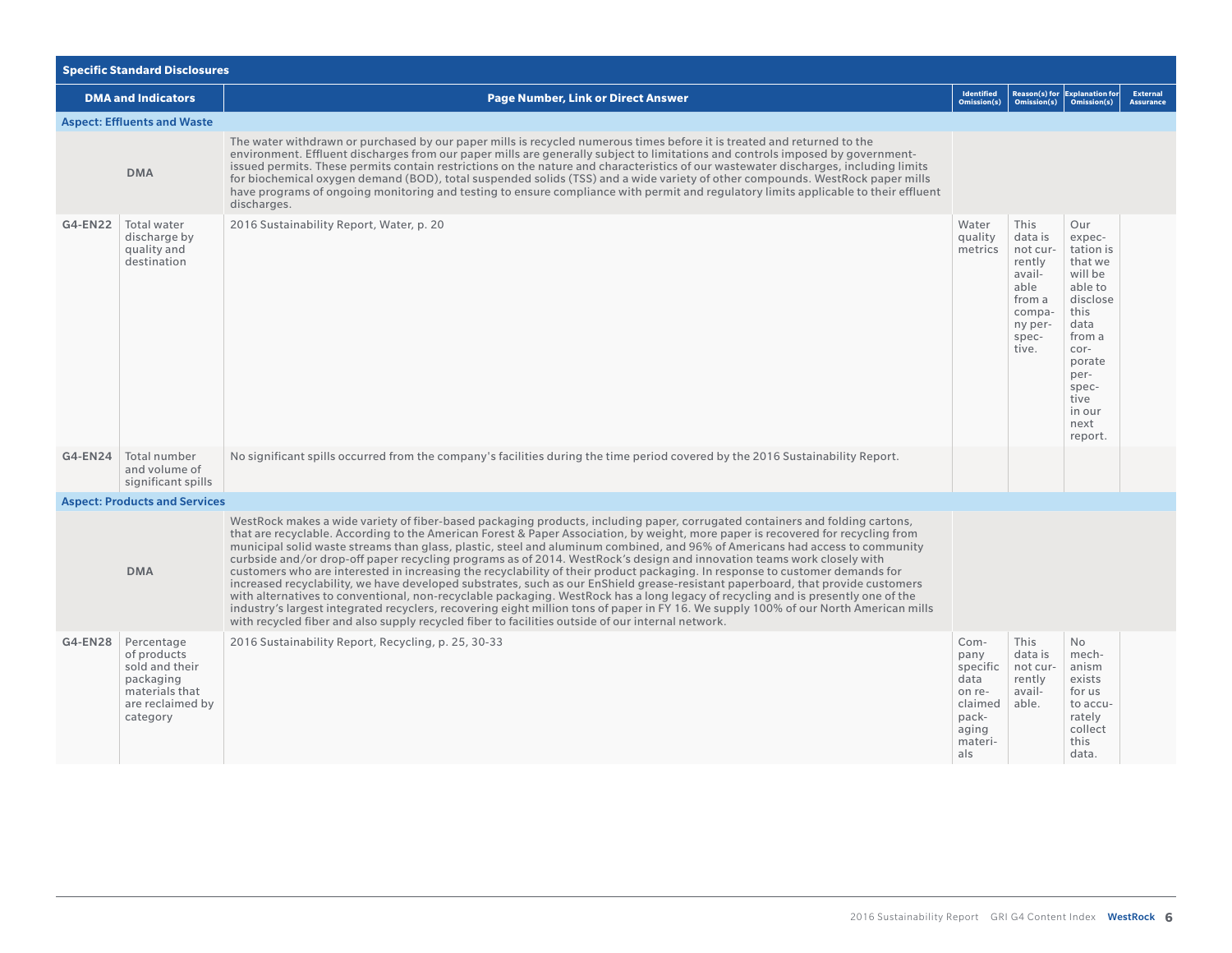| <b>Specific Standard Disclosures</b> |                                                                                                                                                                           |                                                                                                                                                                                                                                                                                                                                                                                                                                                                                                                                                                                                                                                                                                                                                                                                                                                                                                                                                                                                                                                                                                                                                                                                                                                                                                                                                                                                                                                                                                                        |                           |             |                                                                                                                                                                                                                                                                                                                                                                                                                                                                                          |                                     |  |  |  |
|--------------------------------------|---------------------------------------------------------------------------------------------------------------------------------------------------------------------------|------------------------------------------------------------------------------------------------------------------------------------------------------------------------------------------------------------------------------------------------------------------------------------------------------------------------------------------------------------------------------------------------------------------------------------------------------------------------------------------------------------------------------------------------------------------------------------------------------------------------------------------------------------------------------------------------------------------------------------------------------------------------------------------------------------------------------------------------------------------------------------------------------------------------------------------------------------------------------------------------------------------------------------------------------------------------------------------------------------------------------------------------------------------------------------------------------------------------------------------------------------------------------------------------------------------------------------------------------------------------------------------------------------------------------------------------------------------------------------------------------------------------|---------------------------|-------------|------------------------------------------------------------------------------------------------------------------------------------------------------------------------------------------------------------------------------------------------------------------------------------------------------------------------------------------------------------------------------------------------------------------------------------------------------------------------------------------|-------------------------------------|--|--|--|
| <b>DMA and Indicators</b>            |                                                                                                                                                                           | <b>Page Number, Link or Direct Answer</b>                                                                                                                                                                                                                                                                                                                                                                                                                                                                                                                                                                                                                                                                                                                                                                                                                                                                                                                                                                                                                                                                                                                                                                                                                                                                                                                                                                                                                                                                              | Identified<br>Omission(s) | Omission(s) | Reason(s) for Explanation for<br>$\overline{\text{O}}$ $\overline{\text{O}}$ $\overline{\text{O}}$ $\overline{\text{O}}$ $\overline{\text{O}}$ $\overline{\text{O}}$ $\overline{\text{O}}$ $\overline{\text{O}}$ $\overline{\text{O}}$ $\overline{\text{O}}$ $\overline{\text{O}}$ $\overline{\text{O}}$ $\overline{\text{O}}$ $\overline{\text{O}}$ $\overline{\text{O}}$ $\overline{\text{O}}$ $\overline{\text{O}}$ $\overline{\text{O}}$ $\overline{\text{O}}$ $\overline{\text{O}}$ | <b>External</b><br><b>Assurance</b> |  |  |  |
| <b>Aspect: Compliance</b>            |                                                                                                                                                                           |                                                                                                                                                                                                                                                                                                                                                                                                                                                                                                                                                                                                                                                                                                                                                                                                                                                                                                                                                                                                                                                                                                                                                                                                                                                                                                                                                                                                                                                                                                                        |                           |             |                                                                                                                                                                                                                                                                                                                                                                                                                                                                                          |                                     |  |  |  |
|                                      | <b>DMA</b>                                                                                                                                                                | Operating in an environmentally responsible manner is fundamental to how we conduct business at WestRock. We are committed<br>to compliance with all applicable environmental laws and apply the highest standards of ethics and integrity to our environmental<br>responsibilities. WestRock co-workers share responsibility for doing the right thing for the environment, and carry out our<br>environmental stewardship principles and WestRock's environmental policy. Our dedication to environmental and product<br>stewardship also means that we:<br>. Use raw materials, energy and water in our manufacturing operations as responsibly and efficiently as possible;<br>. Design and manufacture products that meet our customer needs and expectations for product safety;<br>• Identify ways to maximize recycling opportunities for our products and manufacturing residuals;<br>• Assist our customers in achieving their environmental sustainability goals related to packaging;<br>• Act as good environmental stewards in the communities where we operate;<br>• Conduct ongoing educational programs for our co-workers to promote awareness and accountability on environmental and<br>product stewardship matters;<br>• Regularly report our environmental performance to our board of directors, company leadership and internal and external<br>customers: and<br>• Continuously look for opportunities to improve our environmental<br>and product safety management systems and performance. |                           |             |                                                                                                                                                                                                                                                                                                                                                                                                                                                                                          |                                     |  |  |  |
| G4-EN29                              | Monetary value<br>of significant<br>fines and total<br>number of<br>non-monetary<br>sanctions<br>for non-<br>compliance with<br>environmental<br>laws and<br>regulations. | No significant enforcement actions were commenced against the company during the period covered by the Sustainability Report.                                                                                                                                                                                                                                                                                                                                                                                                                                                                                                                                                                                                                                                                                                                                                                                                                                                                                                                                                                                                                                                                                                                                                                                                                                                                                                                                                                                          |                           |             |                                                                                                                                                                                                                                                                                                                                                                                                                                                                                          |                                     |  |  |  |
|                                      | <b>Social: Labor Practices and Decent Work</b>                                                                                                                            |                                                                                                                                                                                                                                                                                                                                                                                                                                                                                                                                                                                                                                                                                                                                                                                                                                                                                                                                                                                                                                                                                                                                                                                                                                                                                                                                                                                                                                                                                                                        |                           |             |                                                                                                                                                                                                                                                                                                                                                                                                                                                                                          |                                     |  |  |  |
|                                      | <b>Aspect: Labor/Management Relations</b>                                                                                                                                 |                                                                                                                                                                                                                                                                                                                                                                                                                                                                                                                                                                                                                                                                                                                                                                                                                                                                                                                                                                                                                                                                                                                                                                                                                                                                                                                                                                                                                                                                                                                        |                           |             |                                                                                                                                                                                                                                                                                                                                                                                                                                                                                          |                                     |  |  |  |
|                                      | <b>DMA</b>                                                                                                                                                                | WestRock respects our employees' freedom of association. Where our employees are represented by a recognized union, we respect<br>their right to collective bargaining and will approach our interactions with unions in good faith.                                                                                                                                                                                                                                                                                                                                                                                                                                                                                                                                                                                                                                                                                                                                                                                                                                                                                                                                                                                                                                                                                                                                                                                                                                                                                   |                           |             |                                                                                                                                                                                                                                                                                                                                                                                                                                                                                          |                                     |  |  |  |
| $G4-LA4$                             | Minimum<br>notice periods<br>regarding<br>operational<br>changes,<br>including<br>whether these<br>are specified<br>in collective<br>agreements                           | WestRock adheres to each locality's applicable city, state and national laws and regulations whenever an operational closure is<br>consummated.                                                                                                                                                                                                                                                                                                                                                                                                                                                                                                                                                                                                                                                                                                                                                                                                                                                                                                                                                                                                                                                                                                                                                                                                                                                                                                                                                                        |                           |             |                                                                                                                                                                                                                                                                                                                                                                                                                                                                                          |                                     |  |  |  |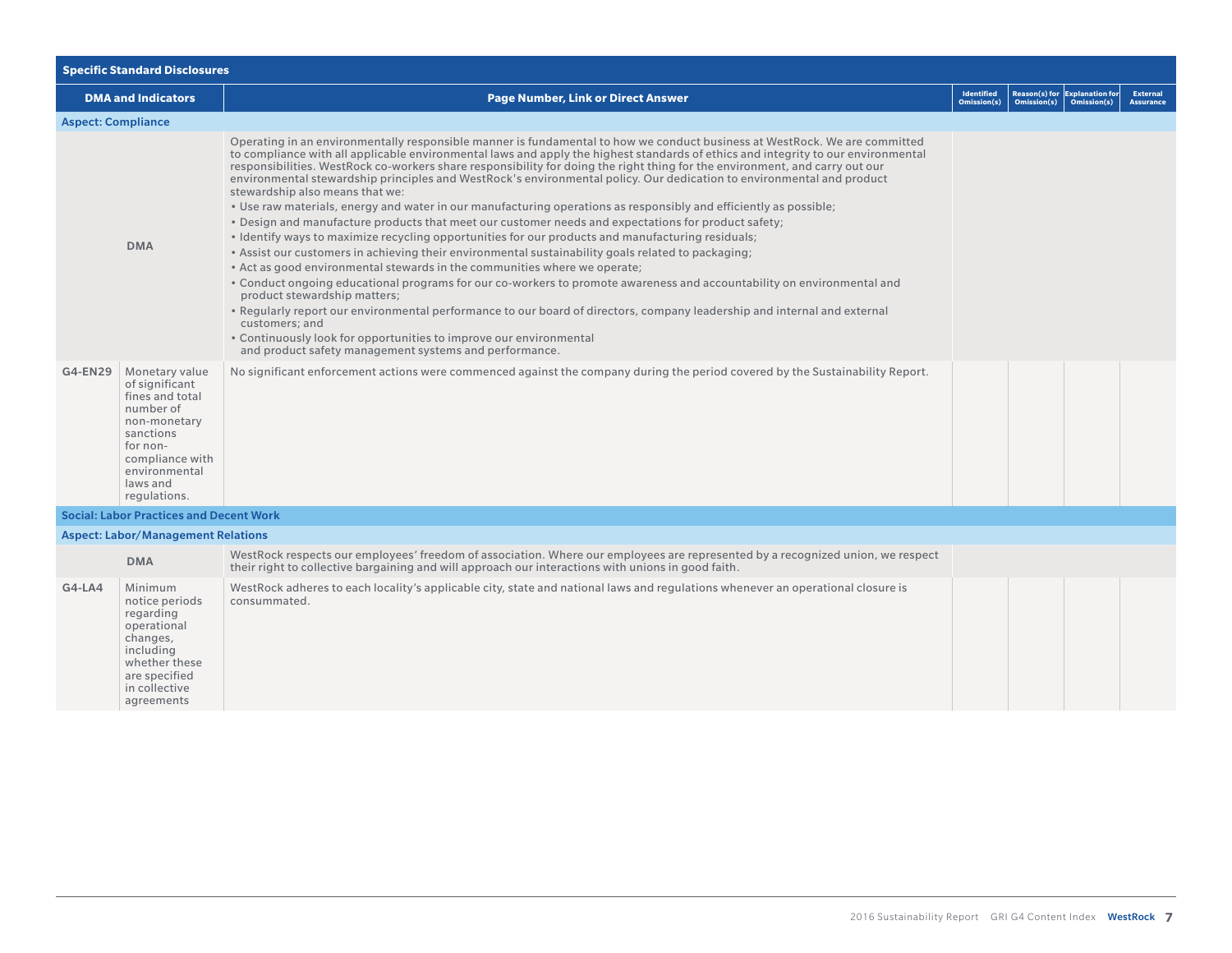| <b>Specific Standard Disclosures</b> |                                                                                                                                                                                                                               |                                                                                                                                                                                                                                                                                                                                                                                                                                                                                                                                                                                                                                                                                                                                                                                                                    |                                  |             |                                                  |                                     |  |  |  |
|--------------------------------------|-------------------------------------------------------------------------------------------------------------------------------------------------------------------------------------------------------------------------------|--------------------------------------------------------------------------------------------------------------------------------------------------------------------------------------------------------------------------------------------------------------------------------------------------------------------------------------------------------------------------------------------------------------------------------------------------------------------------------------------------------------------------------------------------------------------------------------------------------------------------------------------------------------------------------------------------------------------------------------------------------------------------------------------------------------------|----------------------------------|-------------|--------------------------------------------------|-------------------------------------|--|--|--|
|                                      | <b>DMA and Indicators</b>                                                                                                                                                                                                     | <b>Page Number, Link or Direct Answer</b>                                                                                                                                                                                                                                                                                                                                                                                                                                                                                                                                                                                                                                                                                                                                                                          | Identified<br><b>Omission(s)</b> | Omission(s) | Reason(s) for $ Explanation for $<br>Omission(s) | <b>External</b><br><b>Assurance</b> |  |  |  |
|                                      | <b>Aspect: Occupational Health and Safety</b>                                                                                                                                                                                 |                                                                                                                                                                                                                                                                                                                                                                                                                                                                                                                                                                                                                                                                                                                                                                                                                    |                                  |             |                                                  |                                     |  |  |  |
|                                      | <b>DMA</b>                                                                                                                                                                                                                    | We all share in the responsibility to maintain a safe workplace. Together, we believe we can prevent all workplace injuries and<br>occupational illnesses. Per the WestRock Code of Conduct, employees are expected to comply fully with health and safety<br>regulations and to strive to improve our safety performance. Any injury or unsafe work condition must be reported as soon as<br>possible to a supervisor or to the safety director for a location. To protect the safety and health of its employees, WestRock is a<br>drug-free workplace. All employees must report to work free from the influence of any substance that could reduce safety or affect<br>performance.                                                                                                                            |                                  |             |                                                  |                                     |  |  |  |
| G4-LA6                               | Type of injury and<br>rates of injury,<br>occupational<br>diseases, lost<br>days, and<br>absenteeism,<br>and total number<br>of work related<br>fatalities by region<br>and gender                                            | 2016 Sustainability Report, Safety by the Numbers, p. 11                                                                                                                                                                                                                                                                                                                                                                                                                                                                                                                                                                                                                                                                                                                                                           |                                  |             |                                                  |                                     |  |  |  |
|                                      | <b>Aspect: Training and Education</b>                                                                                                                                                                                         |                                                                                                                                                                                                                                                                                                                                                                                                                                                                                                                                                                                                                                                                                                                                                                                                                    |                                  |             |                                                  |                                     |  |  |  |
|                                      | <b>DMA</b>                                                                                                                                                                                                                    | WestRock wants to attract the best talent in the industry, and we want to retain our talent by providing co-workers with the training<br>they need to build and grow their careers. WestRock makes training available to co-workers using a variety of platforms that<br>can accomodate various learning styles and environments. WestRock deploys training through online platforms, live webinars,<br>traditional-style classroom sessions and on-the-job coaching. Our training programs are available to employees at every stage in<br>their careers, from recent graduates to experienced professionals.                                                                                                                                                                                                     |                                  |             |                                                  |                                     |  |  |  |
| G4-LA10                              | Programs<br>for skills<br>management<br>and lifelong<br>learning that<br>support the<br>continued<br>employability of<br>employees and<br>assist them in<br>managing career<br>endings                                        | 2016 Sustainability Report, WestRock University, p. 12                                                                                                                                                                                                                                                                                                                                                                                                                                                                                                                                                                                                                                                                                                                                                             |                                  |             |                                                  |                                     |  |  |  |
|                                      | <b>Social: Human Rights</b>                                                                                                                                                                                                   |                                                                                                                                                                                                                                                                                                                                                                                                                                                                                                                                                                                                                                                                                                                                                                                                                    |                                  |             |                                                  |                                     |  |  |  |
| <b>Aspect: Investments</b>           |                                                                                                                                                                                                                               |                                                                                                                                                                                                                                                                                                                                                                                                                                                                                                                                                                                                                                                                                                                                                                                                                    |                                  |             |                                                  |                                     |  |  |  |
|                                      | <b>DMA</b>                                                                                                                                                                                                                    | Teamwork and collaboration among our employees is a critical part of our continued success. We resolve our differences with<br>respect and professionalism. We embrace diversity in our workplace. Discrimination based on race, gender, color, national or ethnic<br>origin, religion, age, sexual orientation, disability or other status protected by applicable law in any aspect of employment is strictly<br>forbidden. Abusive behavior and harassing or offensive conduct directed at an employee or group of employees based on any<br>legally-protected status is unacceptable. We believe this same level of trust and respect must be demonstrated within our company<br>and our dealings with external stakeholders. See our Human and Workplace Rights statement at www.westrock.com/sustainability. |                                  |             |                                                  |                                     |  |  |  |
| $G4-HR2$                             | Total hours of<br>employee training<br>on human<br>rights policies<br>or procedures<br>concerning<br>aspects of<br>human rights<br>that are relevant<br>to operations,<br>including the<br>percentage of<br>employees trained | 11,000 employees completed Code of Conduct training in FY2016.                                                                                                                                                                                                                                                                                                                                                                                                                                                                                                                                                                                                                                                                                                                                                     |                                  |             |                                                  |                                     |  |  |  |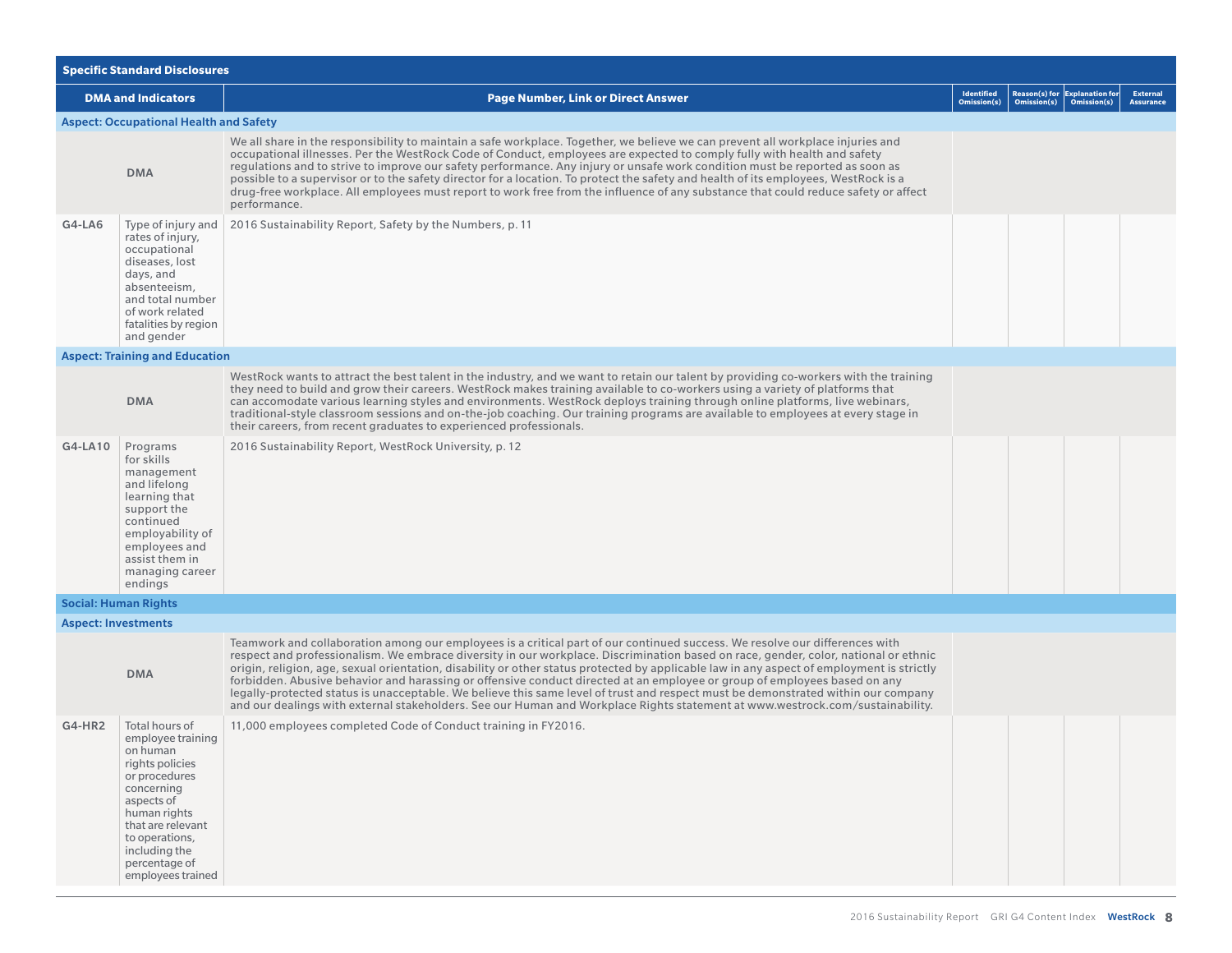| <b>Specific Standard Disclosures</b> |                                                                                                                                               |                                                                                                                                                                                                                                                                                                                 |                           |             |                                              |                                     |  |  |  |
|--------------------------------------|-----------------------------------------------------------------------------------------------------------------------------------------------|-----------------------------------------------------------------------------------------------------------------------------------------------------------------------------------------------------------------------------------------------------------------------------------------------------------------|---------------------------|-------------|----------------------------------------------|-------------------------------------|--|--|--|
| <b>DMA and Indicators</b>            |                                                                                                                                               | <b>Page Number, Link or Direct Answer</b>                                                                                                                                                                                                                                                                       | Identified<br>Omission(s) | Omission(s) | Reason(s) for Explanation for<br>Omission(s) | <b>External</b><br><b>Assurance</b> |  |  |  |
| <b>Aspect: Assessment</b>            |                                                                                                                                               |                                                                                                                                                                                                                                                                                                                 |                           |             |                                              |                                     |  |  |  |
|                                      | <b>DMA</b>                                                                                                                                    | WestRock uses the Sedex platform to share supply chain information with our customers. Sedex allows members to share vital<br>information on labor standards, health and safety, environment and business practices.                                                                                            |                           |             |                                              |                                     |  |  |  |
| $G4-HR9$                             | Total number<br>and percentage<br>of operations<br>that have been<br>subject to human<br>rights reviews<br>or impact<br>assessments           | Through the Sedex platform, 95 sites have undergone self-assessments on labor standards, health and safety, environment and<br>business practices. Out of these 95 sites, 16 have undergone third party audits initiated by customers.                                                                          |                           |             |                                              |                                     |  |  |  |
| <b>Social: Society</b>               |                                                                                                                                               |                                                                                                                                                                                                                                                                                                                 |                           |             |                                              |                                     |  |  |  |
|                                      | <b>Aspect: Local Communities</b>                                                                                                              |                                                                                                                                                                                                                                                                                                                 |                           |             |                                              |                                     |  |  |  |
|                                      | <b>DMA</b>                                                                                                                                    | The WestRock Foundation plays an important role in the company's practice of engaging our communities and involving our<br>employees to help shape positive change through donations, grants, and volunteerism. The company also encourages employees<br>to participate in charitable and volunteer activities. |                           |             |                                              |                                     |  |  |  |
| $G4-SO1$                             | Percentage of<br>operations with<br>implemented<br>local community<br>engagement,<br>impact<br>assessments,<br>and<br>development<br>programs | In 2015, we established the WestRock Foundation, which focuses on providing support in the areas of sustainable communities,<br>education and environmental stewardship.                                                                                                                                        |                           |             |                                              |                                     |  |  |  |
|                                      | <b>Aspect: Anti-Corruption</b>                                                                                                                |                                                                                                                                                                                                                                                                                                                 |                           |             |                                              |                                     |  |  |  |
|                                      | <b>DMA</b>                                                                                                                                    | Anti-corruption policies and procedures are included in the WestRock Code of Conduct and mandatory corresponding training.<br>Topics covered include training on Bribery & Corruption as well as Antitrust & Competition.                                                                                       |                           |             |                                              |                                     |  |  |  |
| G4-SO4                               | Communication<br>and training on<br>anti-corruption<br>policies and<br>procedures                                                             | All topics, including anti-corruption, covered in the Employee Code of Conduct can be<br>found at westrock.com/-/media/pdf/policies/wrkcodeofconductenglish2016-3-pdf.pdf                                                                                                                                       |                           |             |                                              |                                     |  |  |  |
|                                      | <b>Aspect: Anti-Competitive Behavior</b>                                                                                                      |                                                                                                                                                                                                                                                                                                                 |                           |             |                                              |                                     |  |  |  |
|                                      | <b>DMA</b>                                                                                                                                    | WestRock stays up to date with the competition laws that impact our business conduct. We consult the legal<br>department with any questions, and we report any inappropriate topics that arise in a discussion with a competitor.                                                                               |                           |             |                                              |                                     |  |  |  |
| G4-SO7                               | Total number of<br>legal actions for<br>anti-competitive<br>behavior,<br>anti-trust,<br>and monopoly<br>practices and<br>their outcomes       | 2016 10-K, p. 116-117                                                                                                                                                                                                                                                                                           |                           |             |                                              | Yes                                 |  |  |  |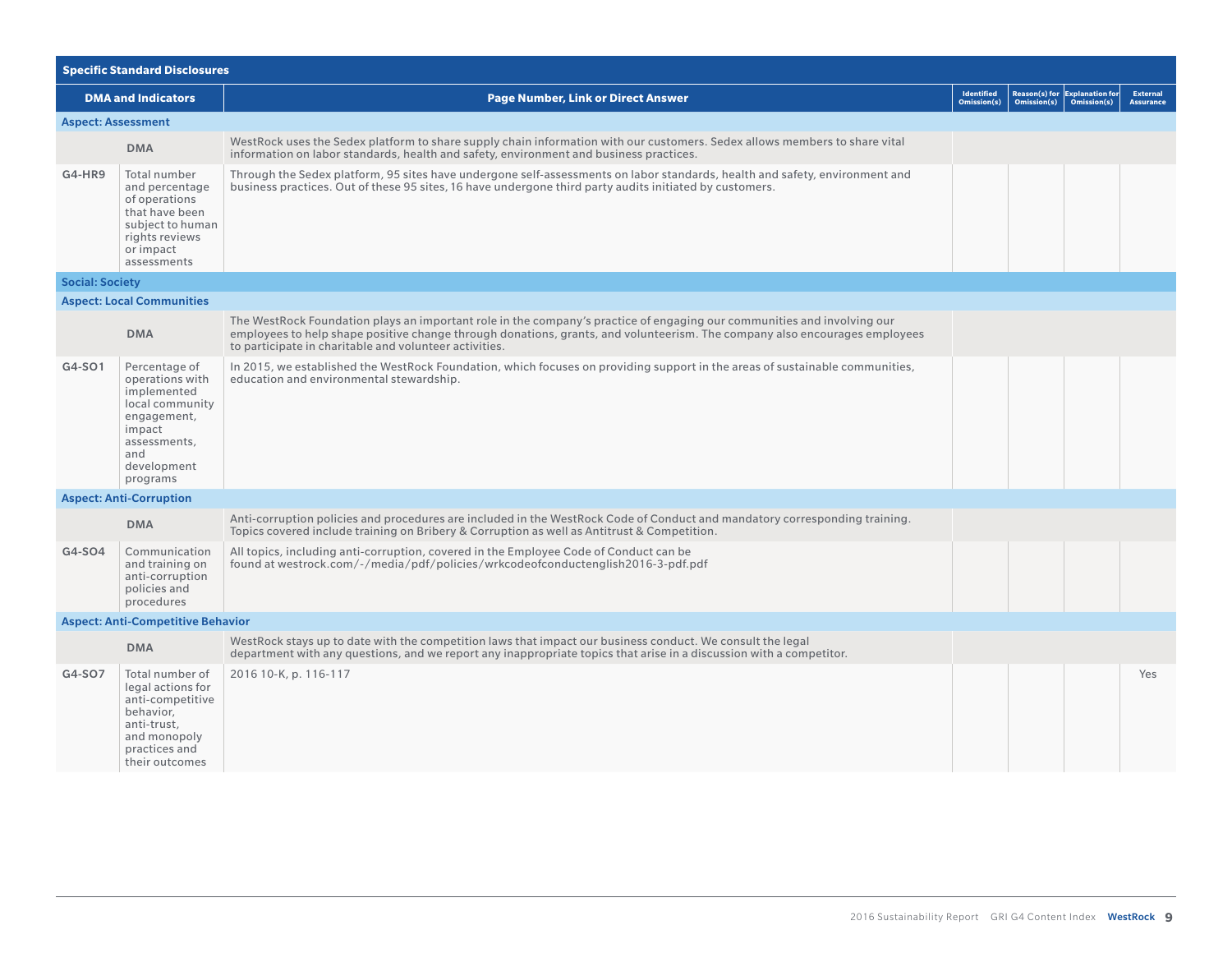| <b>Specific Standard Disclosures</b> |                                                                                                                                                                        |                                                                                                                                                                                                                                                                                                                                                                                                                                                                                                                                                                                                                                                                    |                           |             |                                              |                                     |  |  |  |
|--------------------------------------|------------------------------------------------------------------------------------------------------------------------------------------------------------------------|--------------------------------------------------------------------------------------------------------------------------------------------------------------------------------------------------------------------------------------------------------------------------------------------------------------------------------------------------------------------------------------------------------------------------------------------------------------------------------------------------------------------------------------------------------------------------------------------------------------------------------------------------------------------|---------------------------|-------------|----------------------------------------------|-------------------------------------|--|--|--|
|                                      | <b>DMA and Indicators</b>                                                                                                                                              | <b>Page Number, Link or Direct Answer</b>                                                                                                                                                                                                                                                                                                                                                                                                                                                                                                                                                                                                                          | Identified<br>Omission(s) | Omission(s) | Reason(s) for Explanation for<br>Omission(s) | <b>External</b><br><b>Assurance</b> |  |  |  |
| <b>Aspect: Compliance</b>            |                                                                                                                                                                        |                                                                                                                                                                                                                                                                                                                                                                                                                                                                                                                                                                                                                                                                    |                           |             |                                              |                                     |  |  |  |
|                                      | <b>DMA</b>                                                                                                                                                             | WestRock is committed to compliance with all applicable laws and regulations, and we approach all of our business practices with the<br>highest standards of ethics and integrity.                                                                                                                                                                                                                                                                                                                                                                                                                                                                                 |                           |             |                                              |                                     |  |  |  |
| G4-SO8                               | Monetary value<br>of significant<br>fines and total<br>number of<br>non-monetary<br>sanctions for<br>non-compliance<br>with laws and<br>regulations                    | No material fines paid during the period covered by the Sustainability Report.                                                                                                                                                                                                                                                                                                                                                                                                                                                                                                                                                                                     |                           |             |                                              | Yes                                 |  |  |  |
|                                      | <b>Product Responsibility</b>                                                                                                                                          |                                                                                                                                                                                                                                                                                                                                                                                                                                                                                                                                                                                                                                                                    |                           |             |                                              |                                     |  |  |  |
|                                      |                                                                                                                                                                        | <b>Aspect: Customer Health and Safety (Product Safety)</b>                                                                                                                                                                                                                                                                                                                                                                                                                                                                                                                                                                                                         |                           |             |                                              |                                     |  |  |  |
|                                      | <b>DMA</b>                                                                                                                                                             | We understand that consumers are increasingly concerned about product and packaging safety, and they are demanding<br>transparency. Through our insights-oriented approach, we partner with our customers to develop innovative packaging solutions<br>that are safe and appealing to consumers.                                                                                                                                                                                                                                                                                                                                                                   |                           |             |                                              |                                     |  |  |  |
| G4-PR1                               | Percentage<br>of significant<br>product<br>and service<br>categories for<br>which health and<br>safety impact<br>are assessed for<br>improvement                       | We engage in on going assessments of our products as needed throughout their life cycles as part of our product stewardship review<br>and innovation processes. We conducted nearly 40 product life cycle analyses during the period covered by this Sustainability<br>Report.                                                                                                                                                                                                                                                                                                                                                                                     |                           |             |                                              |                                     |  |  |  |
|                                      | <b>Aspect: Product Certifications and Labeling</b>                                                                                                                     |                                                                                                                                                                                                                                                                                                                                                                                                                                                                                                                                                                                                                                                                    |                           |             |                                              |                                     |  |  |  |
|                                      | <b>DMA</b>                                                                                                                                                             | Our customers trust us to lead the conversation about why packaging matters to their brand, and the same can be said for<br>certifications. Certifications are critical to our fiber-based packaging, and critical to our customers that need to know they are<br>sourcing sustainably. We want to be able to provide our customers with a range of certified product options, so we support multiple<br>forest certification systems worldwide and engage with a variety of forestry organizations. We have a goal to increase our purchases<br>of virgin fiber from lands certified to credible forest management standards by 25% from a 2015 baseline by 2025. |                           |             |                                              |                                     |  |  |  |
| $G4-PR5$                             | Results of<br>surveys<br>measuring<br>customer<br>satisfaction                                                                                                         | We conduct an annual customer engagement survey that helps us measure our progress and track areas for improvement in serving<br>our customers. In 2016, we surveyed 4,500 of our customers from 49 different countries.                                                                                                                                                                                                                                                                                                                                                                                                                                           |                           |             |                                              |                                     |  |  |  |
| <b>Aspect: Compliance</b>            |                                                                                                                                                                        |                                                                                                                                                                                                                                                                                                                                                                                                                                                                                                                                                                                                                                                                    |                           |             |                                              |                                     |  |  |  |
|                                      | <b>DMA</b>                                                                                                                                                             | The safety, quality and value of our products are critical to our customers, consumers and the public. Our products must be safe and<br>compliant with all laws and regulations relating to the protection of consumers and the environment. Concerns regarding product<br>safety or compliance must be promptly raised with a manager or with the WestRock environmental department per the WestRock<br>Code of Conduct.                                                                                                                                                                                                                                          |                           |             |                                              |                                     |  |  |  |
| $G4-PR9$                             | Monetary value<br>of significant<br>fines for non-<br>compliance<br>with laws and<br>regulations<br>concerning the<br>provision and<br>use of products<br>and services | No material fines paid during the period covered by the Sustainability Report.                                                                                                                                                                                                                                                                                                                                                                                                                                                                                                                                                                                     |                           |             |                                              | Yes                                 |  |  |  |